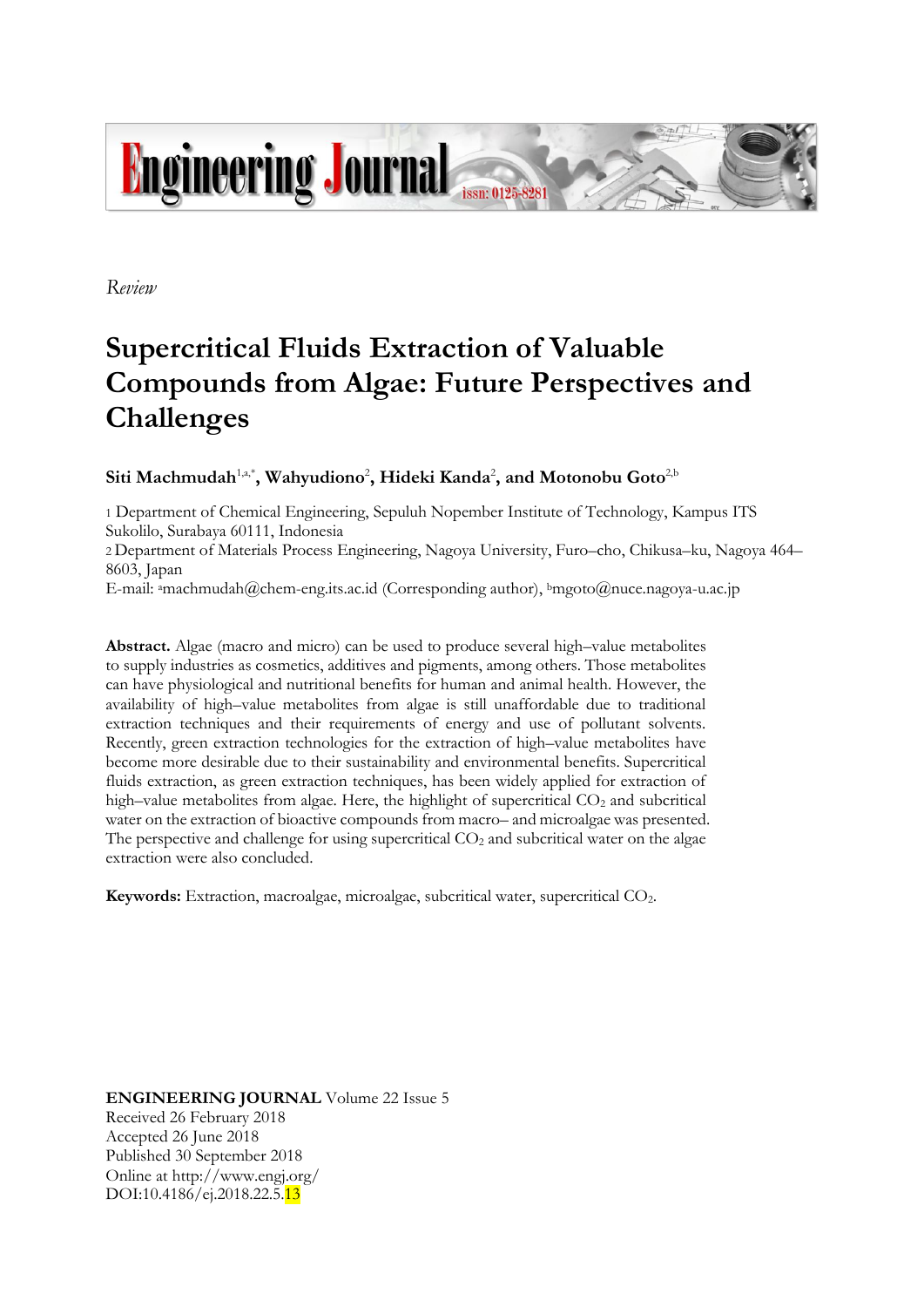#### **1. Introduction**

Algae, the aquatic biomass, are considered a promising sustainable feedstock for food and feed products, materials, chemicals, fuels and various high–value products [1–3]. Algae are diverse aquatic, photosynthetic organisms [4,5] characterized by many different phyla and different physiological attributes, representing 10% of the plant kingdom [6]. Algae are divided in two groups: macroalgae, such as red, green and brown algae and microalgae, such as blue–green algae [7].

Macroalgae, or seaweeds, are classified into 3 major groups based on the pigmentation: *Rhodophyceae* (red algae), *Phaeophyceae* (brown algae), *Chlorophyceae* (green algae). Some specific commercially important cultivated seaweeds and seaweed products include the brown seaweed L. japonica, wakame from the brown seaweed *Undaria pinnatifida*, Hizikia from *Hizikia fusiforme* and the high–value product Nori from the red seaweed *Porphyra* sp. [8]. Macroalgae provide a wide range of food and food ingredients with pharmaceutical, bio medicinal and nutritional importance [9]. They are generally fast growing and are able to reach sizes up to 20 m in length. Growth rates of macroalgae far exceed those of terrestrial plants. Cultivation of macroalgae at sea, which does not require arable land and fertilizer, are considered to be important feedstock for future bio refineries (co–producing biofuel and bioenergy). Macroalgae are mainly utilized for the production of food and the extraction of hydrocolloids [10]. Moreover, macroalgal biomass can be used in ethanol fuel production due to its high amounts content of sugars (at least 50%) [11].

Microalgae are the most primitive and simply organized members of the plant kingdom, with the majority existing as small cells of about  $3 - 20$  mm, and a few species organized into simple colonies. They are extremely diverse and considered important producers of some highly bioactive compounds such as vitamins, pigments, fatty acids, sterols and polysaccharides [12–14]. There is great potential for use of microalgae in production of food ingredients, as they are photoautrophic microorganisms that can grow on a very simple culture medium containing seawater, nitrate, phosphate, trace amounts of certain metals and carbon dioxide [15]. Some cultivated marine microalgae, such as *Spirulina*, *Dunaliella*, *Chlorella* and *Crypthecodinium cohnii*, have exhibited promising nutraceutical properties, including the presence of  $\beta$ -carotene, omega-3 fatty acids and antioxidants [16]. Some products obtained from microalgae include  $\beta$ -carotene, astaxanthin, vitamins C, A, E, H, B1, B2, B6 and B12, supplements in health foods, PUFAs and viscosifier gums from polysaccharides [15]. Commercially produced microalgal oils have been incorporated into infant milk formulations and used as dietary supplements and food additives [17]. In addition, microalgae can also provide several different kinds of renewable biofuel, including methane produced by the anaerobic digestion of the algal biomass [18], biodiesel synthesized from the micro algal oil [19] and biohydrogen produced by a photobiological mechanism [20].

The important aspect to be considered when dealing with obtaining bioactives from algae is the development of appropriate, fast, cost–effective and environmental–friendly extraction processes able to isolate the compounds of interest from these natural sources. Many extraction techniques have been used for the discovery of various bioactive compounds such as Soxhlet extraction, maceration and hydro–distillation. However, these techniques can be time consuming and costly, consume large quantities of highly pure organic solvent, poor selectivity and have a risk of decomposition of thermolabile compounds [21]. These difficulties have led to the development of the sub– and supercritical fluids extraction technique using supercritical CO<sub>2</sub> or subcritical water as a solvent. These solvents are safe and nonflammable.

In supercritical  $CO<sub>2</sub>$  extraction, the separation step to recover the target product may be avoided, since CO<sup>2</sup> is gaseous at ambient pressure. The selectivity is obtained by varying pressure and temperature. Moreover, the depressurization can be done step by step, allowing a fractionating of the extracted compounds, based on their solubility variation with density. The extract yields, which depend on experimental conditions, can be the same as (or even higher than) those obtained with extraction processes using organic solvents, for shorter extraction durations. The environmental benefit in using algae is also more significant if extraction is done using a nonpolluting solvent such as supercritical CO2. In addition, the very low critical temperature of  $CO<sub>2</sub>$  allows its use for thermolabile compound extractions. Supercritical  $CO<sub>2</sub>$  solubilizes nonpolar compounds; and when the compound of interest is not soluble, the solvent power can be increased using a safe and polar modifier, such as ethanol [22].

Subcritical water extraction technique which is also known as pressurized hot water extraction and superheated water extraction is a green processing technology using water at high temperature (above its boiling point) and pressure enough to keep water at liquid state at the operating temperature. Water can be considered the greenest solvent to work with, it has negligible environmental effect, non–toxicity to health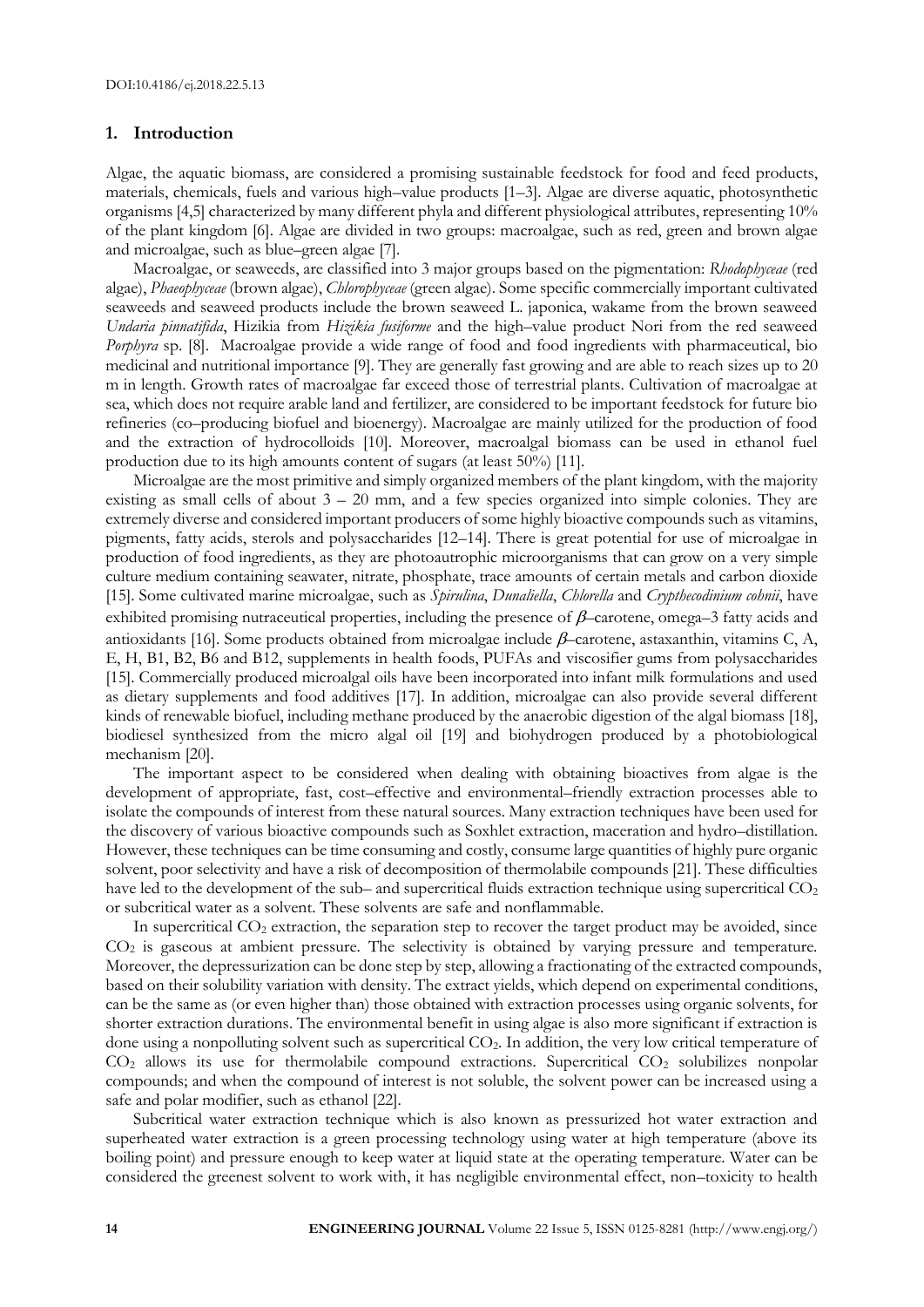and the environment and it is safe to work with and to transport. Therefore, water is the solvent to select in those applications in which polar protic solvents are needed, although considering the change in water properties with the temperature (for instance, the decrease in dielectric constant with increasing temperature), it is also able to extract medium polarity compounds [23].

Supercritical fluids technology is well–known today and is considered as a green process. Indeed, the use of organic solvent can be totally avoided, depending on the chemical nature of the extracted compounds. In supercritical  $CO<sub>2</sub>$  extraction, the major part of  $CO<sub>2</sub>$  is recycled, therefore decreasing the consumption per extracted mass. For the last three decades, a large number of industrial extraction plants using supercritical fluids have been constructed, attesting that this technology is economically viable for a large number of applications. Extraction of valuable compounds from algae with pharmaceutical, bio–medicinal and nutritional importance in a profitable manner can be quite challenging.

In this paper presents a recent progress in the extraction of valuable compounds from algae using supercritical fluids technology including supercritical CO<sub>2</sub> and subcritical water extraction for food, pharmaceutical and bio–medicinal application. The characterization of extracted bioactive compounds and their potential application were also summarized. Furthermore, future perspective and challenges on the production of bioactive compounds from algae were discussed.

### **2. Extracted Bioactive Compounds from Algae and Their Potential Application**

In the following section, a brief description of the main potential of extracted bioactive compounds that may be isolated from macro– and microalgae was presented. They are antioxidants, polysaccharides, lipids and proteins.

*Antioxidants*. Generally, an antioxidant can be defined as any substance capable of inhibiting the oxidation of substrate significantly when present at low concentration, while antioxidant capacity can be expressed as the ability of a substance to reduce oxidation activity. It is more reactive than an oxidizable substrate. Antioxidants possess a positive effect on human health as they may protect the human body from harm by reactive oxygen species, which attack membrane lipids, proteins and DNA and cause many health disorders such as cancer, diabetes mellitus, neurodegenerative and inflammatory diseases with severe tissue injuries. Due the low of oxidative decay in the macro– and microalgae structural components and their stability to oxidation during storage, it indicated that the macro– and microalgae cells have antioxidative defense systems [24]. Hence, macro– and microalgae–derived pharmaceutically active compounds exhibit promising antioxidative effects. Antioxidant activity of macro– and microalgae–derived may arise from phenolic compounds, carotenoids and tocopherols (vitamin E). Directly or indirectly, these compounds participate to inhibition or suppression of free radical generation.

There are at least 8000 various phenolic compounds in various plant species including macro– and microalgae [25]. As the antioxidant components that have been isolated from macro– and microalgae, phenolic compounds are a class of chemical compounds consisting of a hydroxyl group (—OH) bonded directly to an aromatic hydrocarbon group and classified as simple phenols or polyphenols based on the number of phenol units in the molecule [26,27]. Based on their structure, phenolic compounds can be divided into several types, such as simple phenols, phenolic acids, hydroxycinnamic acids, coumarins, naphtoquinones, xanthones, stilbenes, anthraquinones, flavonoids and lignins.

Similar to phenolic compounds, carotenoids can also act as antioxidants by scavenging and deactivating free radicals [28]. These substances are a family of pigmented compounds that are widely distributed in nature and synthesized by plants, algae, fungi and microorganisms, but not animals. In nature, carotenoids possess responsibility on the various colors of different photosynthetic organisms. The basic structure of carotenoid is constructed by eight isoprenoid units that form the symmetrical skeleton of the compound, along with a long chain with associated double bonds. Carotenoids have been considered to be responsible for beneficial properties in preventing human diseases including cancer, cardiovascular diseases, macular degeneration and other chronic diseases [29–33]. Other interesting natural antioxidants in macro– and microalgae is tocopherols. These compounds are also the most abundant groups of lipid–soluble antioxidants in chloroplasts [34]. Tocopherols are effective chain–braking antioxidants as they may generate stable and relatively unreactive antioxidant radical. The tocopherols antioxidative action was indicated by the hydroxyl group in the chromanol ring, which transfer a hydrogen atom to inactivate free radicals.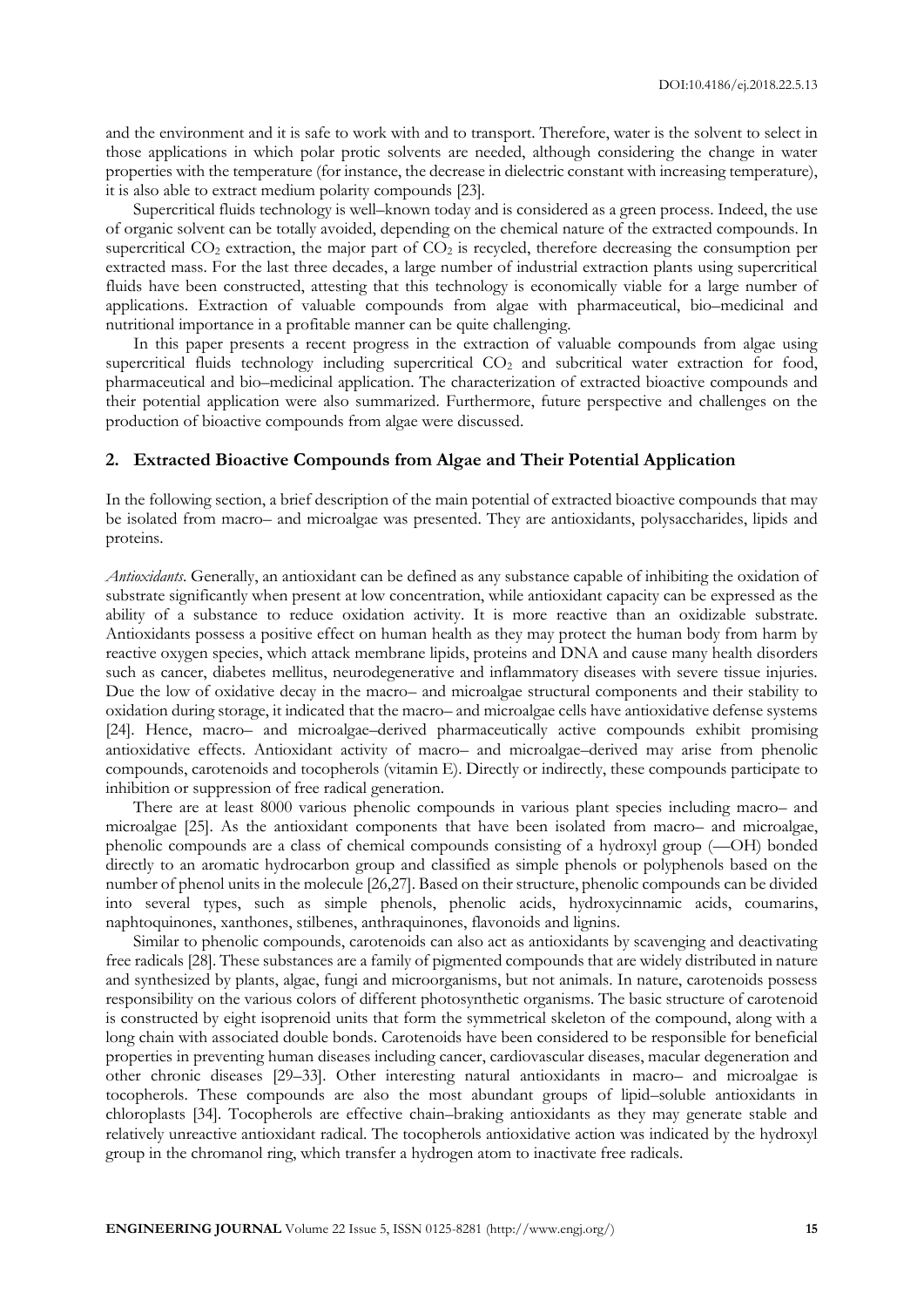*Polysaccharides*. Carbohydrates were defined as polyhydroxy aldehydes, ketones, alcohols, acids, their simple derivatives and their polymers having linkages of the acetal type. They can be divided into monosaccharides (simple sugars), disaccharides (two covalently linked monosaccharides), oligosaccharides (containing three to ten monosaccharides) and polysaccharides (containing ten or more monosaccharides). Of these, polysaccharides are relatively complex carbohydrates and already proved to have several important properties. These macro– and microalgae–derived active ingredients have been known as monosaccharides conjugated polymers by glicosidic bonds and applied in numerous commercial applications. Due to the biological properties of them, polysaccharides were known to possess antioxidative, antiviral, antibacterial, immuno– stimulatory, anticoagulant and anticancer effects. These macro– and microalgae–derived active ingredients were also used to combat obesity [35–37].

It has been known that marine algae including macro– and microalgae contain important polysaccharides which possess potential applications in medicine, food and pharmaceutical industry (cosmeceuticals, nutraceuticals). The major polysaccharides in macroalgae cell walls are carrageenans, agar and alginates. Other polysaccharides such as sulfated fucose, xylans, cellulose, laminarin and Floridean starch were also obtained in macroalgae as minor components. These marine algae–derived active ingredients can be found in brown, red and green seaweed [38]. However, different polysaccharides classes including carrageenan, agar and alginates were found in microalgae. In particular, sulphated exopolysaccharides as specific classes of polysaccharides were existed and found in many species of microalgae [35]. These polysaccharides can act as antiviral agents, health foods, antioxidants. On the other hand, they also possess a role in the immunomodulatory system and anti–inflammatory properties.

*Lipids*. It has been known that lipid is one of the characteristic ingredients in marine resources, and marine algae including macro– and microalgae have been considered to contain high–value chemicals including lipids. These substances are naturally occurring compounds that are soluble in nonpolar solvents and insoluble in polar solvents. These physical properties can be attributed solely to the long hydrophobic hydrocarbon chains which have saturated or unsaturated chains. Saturated chains comprise of all single bonds between adjacent carbons while unsaturated chains possess double or triple covalent bonds. In most cases, the lipid derived ingredients from macro– and microalgae include glyco– and phospholipids, fatty acids, sterols and others [39–43].

Currently, most of the studies are emphasized on the fatty acids extraction from macro– and microalgae which can be applied directly for producing biodiesel. However, due to macro– and microalgae sources are widely considered as possessing interesting lipid compositions, they were subjected as a source for lipid extraction that can be applied in various applications, such as food supplements or in the chemical, pharmaceutical and cosmetic industries [43–49]. Phospholipids and glycolipids that have been classified as polar lipids were known as the major classes of lipids found in macro– and microalgae. Phospholipids are structural components of cellular membranes, whereas glycolipids are major constituents of the thylakoid membrane in chloroplasts. Phospholipids consist of a phosphate group and glycerol attached to two fatty acid chains. The combination of the hydroxyl group in glycerol with phosphoric acid may generate a polar phosphate group (glycerophospholipids or sphingophospholipids). Similar to phospholipids, glycolipids also consisted of a carbohydrate group attached to the glycerol skeleton by a glycosidic bond. Consequently, they can applied in medical, pharmaceutical and therapeutic areas [43–50].

*Proteins*. Proteins are large biomolecules, or macromolecules, consisting of one or more long chains of amino acid residues. Most of them are made up of 20 different amino acids that are conjugated by substituted amide bonds. Normally, proteins possess the folded compact structure, in which hydrophilic residues are located on the molecular surfaces and nonpolar amino acids residues are located in the molecular interior. The content of proteins in macro– and microalgae have been known vary species to species and the existence of them in macro– and microalgae were also in different forms. They can be found as simple or conjugated proteins. Simple proteins consist of only amino acids and conjugated proteins contain simple proteins linked to non–proteinous substance. In addition, macro– and microalgae may contain protein derivatives, such as enzymes or peptides, as well as free amino acids [50].

Proteins are existing in all living things and possess a key role in many biological processes. The main factors that affect to the protein behavior are the composition of amino acid, the residues sequence and the molecular weight. The involvement of the different structures protein in the source of raw materials is also important factor. Consequently, proteins and their derived compounds from macro– and microalgae can be characterized by their diverse structure, their functions and their cellular location. Most of these substances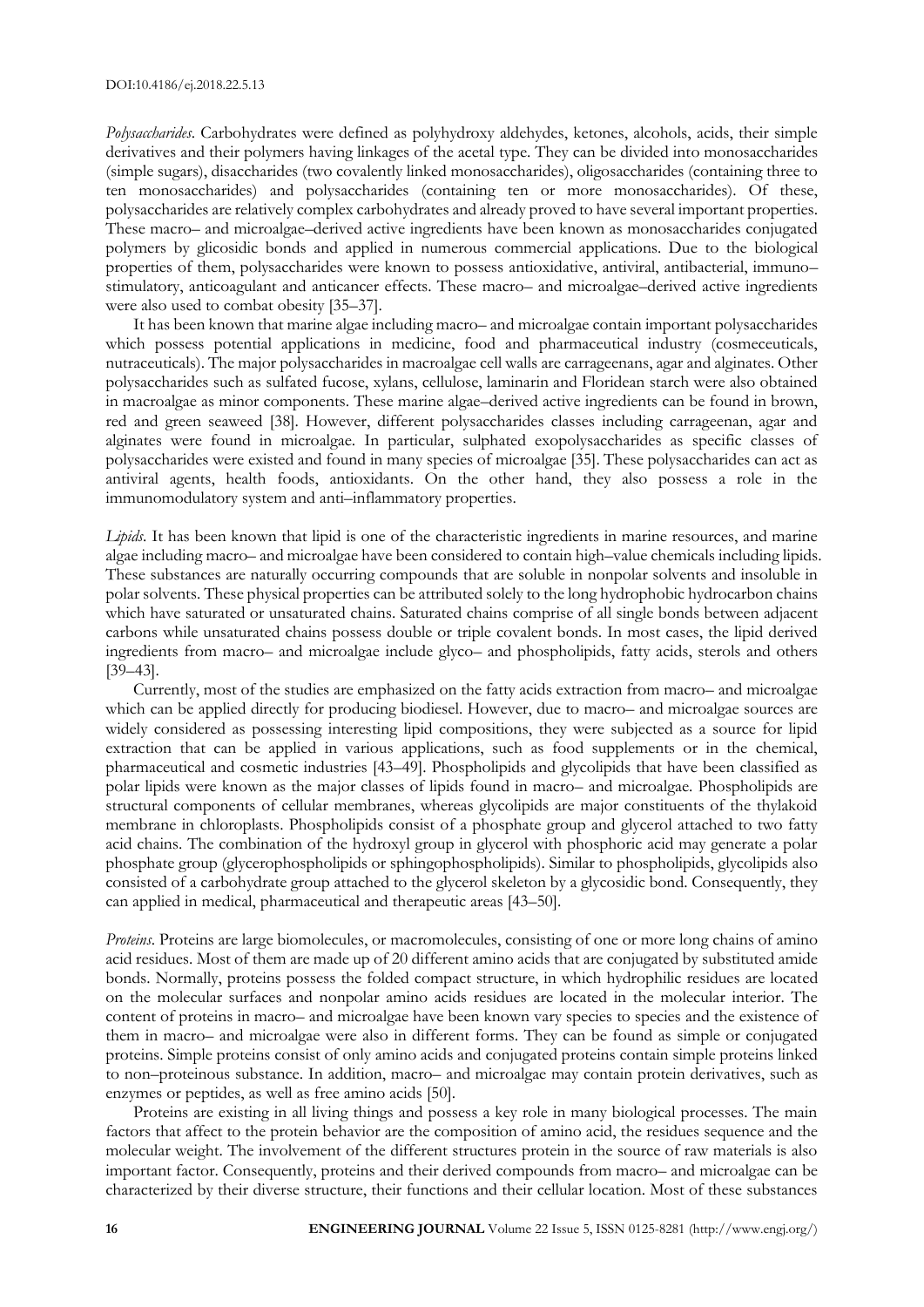have anticancer, antioxidant, antiinflammatory, antiaging and protective activities. These macro– and microalgae proteins are also used as moisturizing agents on skin and hair [51,52]. Hence, these proteins may be effectively applied in functional cosmetics and cosmedicals [53].

### **3. Supercritical Fluids Extraction of Bioactive Compounds from Algae**

The extraction of macro– and microalgae bioactive compounds have been getting more research attention and interest due to their unique composition and possibilities of various industrial applications. The biodiversity of macro– and microalgae and the diverse chemical nature of their components cause the selection of a suitable extraction method a non–trivial process. Various extraction methods have been applied and used for extraction of macro– and microalgae bioactive compounds into extracts. The conventional extraction methods, such as solid–liquid extraction and liquid–liquid extraction, are often reflected by the use of organic solvents (most frequently toxic) in large amounts and long extraction times. These extraction methods also require labor–intensive and are highly dependent on the operator. Hence, the extraction methods that characterized by a lower consumption of organic solvents, a shorter extraction time, a higher extraction yield and more environmentally friendly than conventional extraction methods should be developed.

Supercritical fluid extraction, microwave assisted extraction, ultrasound–assisted extraction, enzyme assisted extraction and pressurized liquid extraction have been considered as the novel extraction methods to extract valuable bioactive compounds from macro– and microalgae. Currently, the key requirement that should be obeyed from a novel mentioned method is its contribution to a sustainable development in environmental impact. Accordingly, a novel extraction method should fulfill as many of the twelve principles of green chemistry as possible [54]. Of these, supercritical fluid extraction especially supercritical  $CO<sub>2</sub>$  is an appropriate and one of the most promising future methods. This technique possess many advantages such as minimal or no use of organic solvents [55-59].



Fig. 1. Typical supercritical  $CO<sub>2</sub>$  extraction apparatus in laboratory–scale.

Figure 1 shows the schematic diagram of supercritical CO<sub>2</sub> extraction apparatus. The main apparatus consists of a high–pressure pump for  $CO<sub>2</sub>$ , a heating chamber, extractor cell and back pressure regulator. The high–pressure pump was used to introduce  $CO<sub>2</sub>$  from  $CO<sub>2</sub>$  cylinder to the extraction cell that equipped with removable threaded covers on both sides included filters. To maintain the desired operating temperatures, the extractor was located in the heating chamber. In this system, the operating pressure was controlled by using back pressure regulator and monitored using a pressure gauge. Generally, the extraction procedures were conducted as follow. Initially, the matrix was loaded into the extraction cell and placed in the heating chamber. After the temperature at chamber heater reached to the desired temperature, CO<sub>2</sub> from a cylinder was firstly liquefied and then pumped into the extraction cell. Supercritical CO<sub>2</sub> extraction may be conducted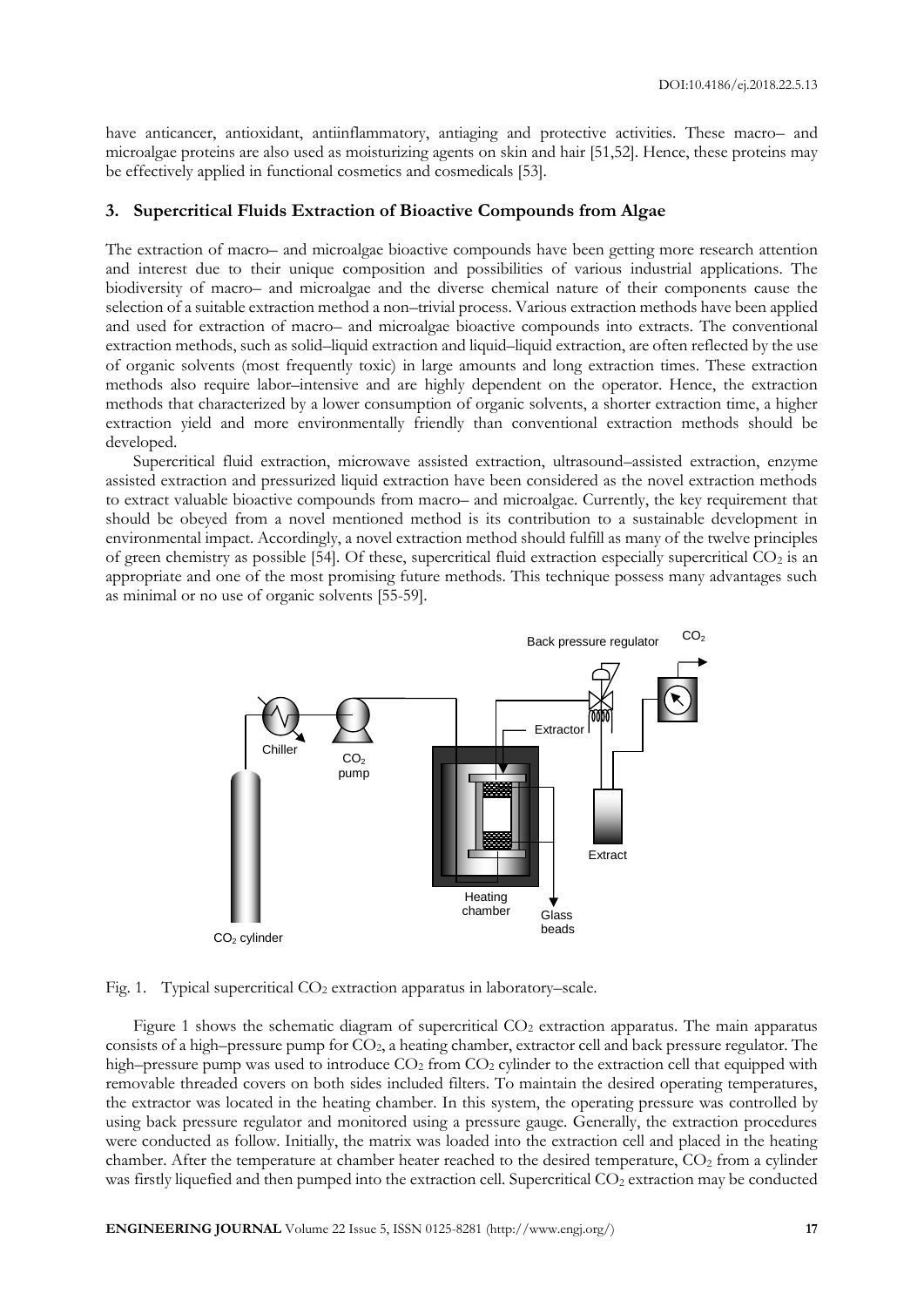in three ways: static, dynamic and a combination of static and dynamic modes. In static extraction mode, the supercritical CO<sub>2</sub> circulates and contacts with sample matrix in extraction cell for a specified time before being released to the sample trap. In dynamic extraction mode, the sample matrix was continuously swept to the sample trap with fresh supercritical  $CO<sub>2</sub>$ . Increasing the  $CO<sub>2</sub>$  flow rate may enhance extraction efficiency in this mode. In combination extraction mode, a static extraction mode is conducted in first for some period of time then followed by a dynamic extraction mode. In this mode, the static state may facilitate the analyte displacement from the sample matrix and followed by a dynamic sweep of the sample matrix cell to result a better extraction yield.

Table 1. Extracted valuable compounds from microalgae using supercritical CO<sub>2</sub>.

| Sample sources            | Operating<br>conditions            | <b>Extracted bioactive</b><br>compounds       | Reference |
|---------------------------|------------------------------------|-----------------------------------------------|-----------|
| Botryococcus braunii      | $\overline{40}$ °C; 30.0 MPa       | Hydrocarbons                                  | [60]      |
| Chlorella vulgaris        | 40 °C; 30.0 MPa                    | Carotenoids                                   |           |
| Chlorella protothecoides  | 50 °C; 35.0 MPa                    | Neutral lipids                                | [61]      |
| Chlorella vulgaris        | 40 °C; 30.0 MPa                    | Antioxidants, carotenoids,<br>fatty acids     | [62]      |
| Chlorococcum sp.          | 60 °C; 30.0 MPa                    | Lipids                                        | $[63]$    |
| Crypthecodinium cohnii    | $40 - 50$ °C; $20.0 -$<br>30.0 MPa | Omega-3 fatty acid                            | [64]      |
| Dunaliella salina         | $9 - 45$ °C; $18.3 -$<br>43.7 MPa  | $\beta$ -Carotene                             | [65]      |
| Dunaliella salina         | $40 - 60$ °C; $10.0 -$<br>50.0 MPa | Carotenoids, Chlorophyll                      | [66]      |
| Haematococcus pluvialis   | $40 - 90$ °C; $30.0 -$<br>64.0 MPa | Astaxanthin                                   | [67]      |
| Nannochloropsis gaditana  | $40 - 60$ °C; $10.0 -$<br>50.0 MPa | Carotenoids                                   | [68]      |
| Nannochloropsis granulata | $50 - 90$ °C; $35.0 -$<br>55.0 MPa | Triacylglycerols                              | [69]      |
| Nannochloropsis sp.       | $40 - 55$ °C; $40.0 -$<br>70.0 MPa | Polyunsatured fatty acids                     | [70]      |
| Pavlova sp.               | 60 °C; 30.6 MPa                    | Triglycerides                                 | $[71]$    |
| Scenedesmus almeriensis   | $32 - 60$ °C; $20.0 -$<br>60.0 MPa | $\beta$ -carotene, Lutein                     | $[72]$    |
| Scenedesmus dimorphus     | 100 °C; 40.8 MPa                   | Lipids                                        | $[73]$    |
| Spirulina maxima          | $20 - 70$ °C; $10.0 -$<br>18.0 MPa | Fatty acids and carotenoids                   | $[74]$    |
| Synechococcus sp.         | $40 - 60$ °C; $10.0 -$<br>50.0 MPa | $\beta$ -carotene, zeaxanthin,<br>Chlorophyll | $[75]$    |
| Synechococcus sp.         | $50 - 60$ °C; $35.8 -$<br>50.0 MPa | $\beta$ -carotene                             | $[76]$    |
| Chaetoceros muelleri      | $40 - 80$ °C; $20.0 -$<br>40.0 MPa | Fatty acids                                   | $[77]$    |
| Tetraselmis chui          | 60 °C; 25.0 MPa                    | Natural oil                                   | $[78]$    |
| Spirulina platensis       | $55 - 75$ °C; 22.0 –<br>32.0 MPa   | Antioxidants                                  | $[79]$    |
| Spirulina platensis       | 53 °C; 48.7 MPa                    | Chlorophyll a                                 | [80]      |
| Spirulina                 | 40 °C; 31.6 – 48.4<br>MPa          | y-linolenic acid                              | [81]      |
| Spirulina platensis       | $35 - 83$ °C; 7.9 –<br>36.1 MPa    | Vitamin E                                     | $[82]$    |
| Spirulina maxima          | $50 - 60$ °C; $10.0 -$<br>35.0 MPa | y-linolenic acid                              | [83]      |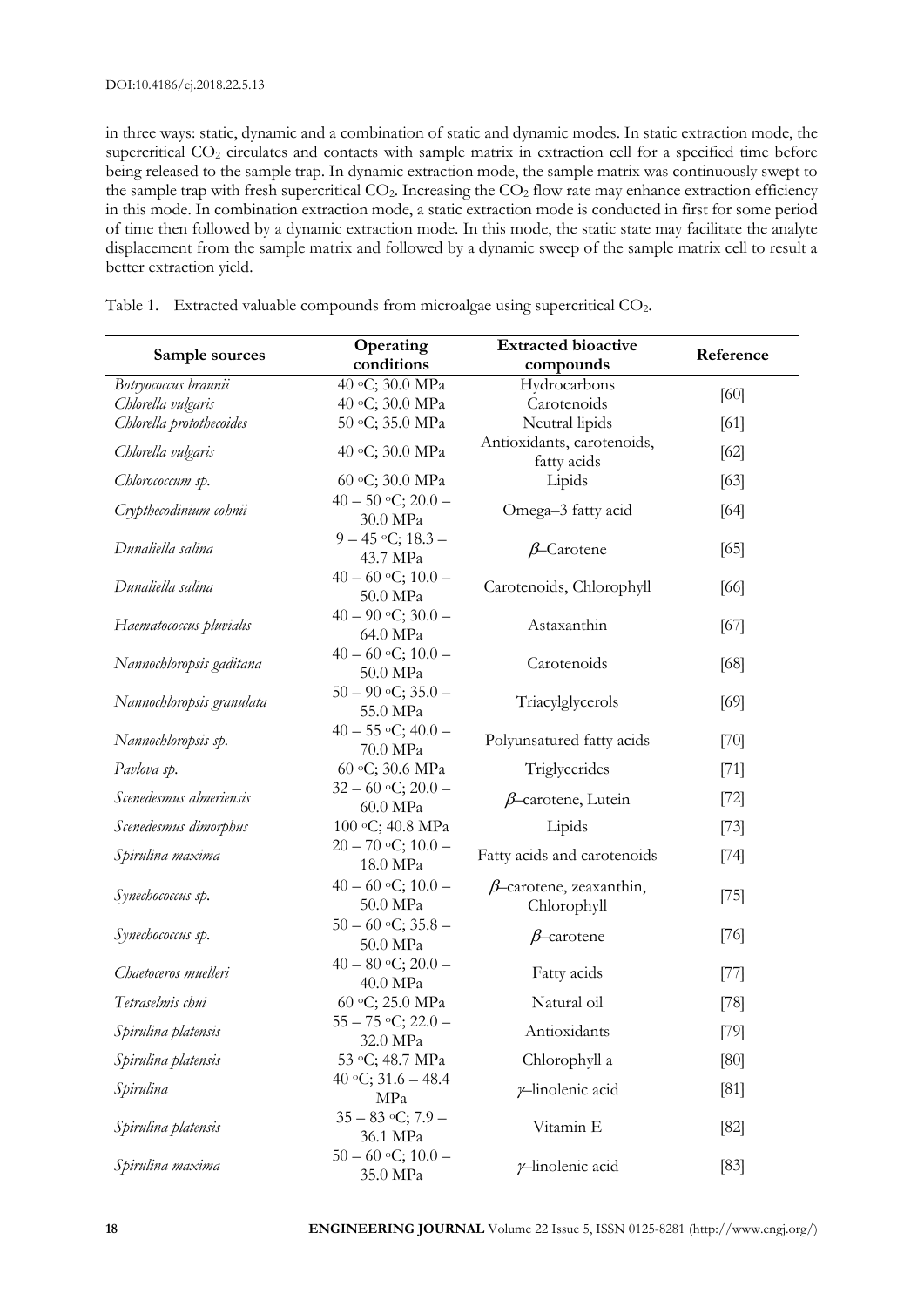| Sample sources                                                                              | Operating<br>conditions            | <b>Extracted bioactive</b><br>compounds                                   | Reference  |
|---------------------------------------------------------------------------------------------|------------------------------------|---------------------------------------------------------------------------|------------|
| Chlorococcum littorale                                                                      | 60 °C; 30.0 MPa                    | $\overline{\text{C}}$ arotenoids                                          | [84]       |
| Schizochytrium limacinum                                                                    | 40 °C; 35.0 MPa                    | Lipids, Oil, Fatty acids,<br><b>DHA</b>                                   | [85]       |
| Nannochloropsis oculata                                                                     | 50 °C; 35.0 MPa                    | Zeaxanthin, Carotenoids                                                   | [86]       |
| Nannochloropsis oculata                                                                     | 50 °C; 35.0 MPa                    | Triglycerides, Astaxanthin                                                | [87]       |
| Haematococcus pluvialis                                                                     | $40 - 80$ °C; $20.0 -$<br>55.0 MPa | Astaxanthin                                                               | $[22]$     |
| Nannochloropsis gaditana,<br>Synechococcus spp. Dunaliella<br>salina                        | $40 - 60$ °C; $20.0 -$<br>50.0 MPa | Carotenoids                                                               | [88]       |
| Chlorella vulgaris                                                                          | $40 - 80$ °C; $20.0 -$<br>40.0 MPa | Lutein                                                                    | [89]       |
| Haematococcus pluvialis                                                                     | $40 - 50$ °C; $20.0 -$<br>30.0 MPa | Lutein, astaxanthin, $\beta$<br>carotene and<br>canthaxanthin             | [90]       |
| Arthrospira platensis                                                                       | 60 °C; 45.0 MPa                    | Carotenoids, Fatty acids,<br>Tocopherols                                  | $[91]$     |
| Chlorella vulgaris                                                                          | 60 °C; 30.0 MPa                    | Carotenoids                                                               | [92]       |
| Chlorella sp. T-89                                                                          | 50 °C; 30.0 MPa                    | Oil, Fatty acids                                                          | $[93]$     |
| Arthrospira platensis, Anabaena<br>doliolum, Songiochloris spongiosa,<br>Chlorella vulgaris | 40 °C; 10.0 MPa                    | Phenolic compounds                                                        | $[94]$     |
| Pavlova sp.<br>Scenedesmus obliquus, Chlorella                                              | 60 °С; 30.6 МРа                    | Fatty acids methyl esters                                                 | $[71]$     |
| protothecoides, Nannochloropsis<br>salina                                                   | 45 °C; 15.0 MPa                    | Oil Fatty acids                                                           | $[95]$     |
| Nannochloropsis sp.                                                                         | 40 °C; 30.0 MPa                    | Carotenoids, Fatty acids                                                  | [96]       |
| Monoraphidium sp. GK12                                                                      | 60 °C; 20.0 MPa                    | Astaxanthin Chlorophyll                                                   | [97]       |
| Scenedesmus sp.                                                                             | 60 °C; 30.0 MPa                    | Carotenoids                                                               | [98]       |
| Haematococcus pluvialis                                                                     | 50 °C; 31.0 MPa                    | Astaxanthin, Carotenoids                                                  | [99]       |
| Nannochloropsis oculata                                                                     | 60 °C; 40.0 MPa                    | Oil (Neutral lipids)                                                      | $[100]$    |
| Botryococcus braunii, Chlorella                                                             | $40 - 60$ °C; $12.5 -$             | Alkadienes, Carotenoids,                                                  |            |
| vulgaris, Dunaliella salina,<br>Arthrospira maxima                                          | 30.0 MPa                           | $\beta$ -carotene, Fatty acids<br>and lipids                              | $[83]$     |
| Chlorella vulgaris                                                                          | $40 - 55$ °C; 35.0<br>MPa          | Carotenoids                                                               | [101]      |
| Arthrospira platensis                                                                       | 180 °C; 20.7 MPa                   | Fatty acids                                                               | $[102]$    |
| Arthrospira platensis                                                                       | $55 - 75$ °C; $7.9 -$<br>32.0 MPa  | Vitamin E                                                                 | $[82]$     |
| Arthrospira maxima                                                                          | $50 - 60$ °C; 25.0<br>MPa          | Fatty acids, Lipids                                                       | [103, 104] |
| Synechococcus sp.                                                                           | $50 - 60$ °C; $30.0 -$<br>50.0 MPa | Carotenoids, Chlorophylls                                                 | $[75]$     |
| Arthrospira platensis                                                                       | 40 °C; 40.0 MPa                    | Fatty acids                                                               | [81]       |
| Chlorella vulgaris                                                                          | 40 °C; 30.0 MPa                    | Carotenoids                                                               | [62]       |
| Haematococcus pluvialis                                                                     | 70 °C; 50.0 MPa                    | Carotenoids                                                               | [105]      |
| Botryococcus braunii, Chlorella<br>vulgaris                                                 | 40 °C; 30.0 MPa                    | Hydrocarbons,<br>Carotenoids                                              | [60]       |
| Arthrospira platensis                                                                       | 48 °C; 20.0 MPa                    | Flavonoids, $\beta$ -carotene,<br>Vitamin A, a-tocopherol,<br>Fatty acids | $[106]$    |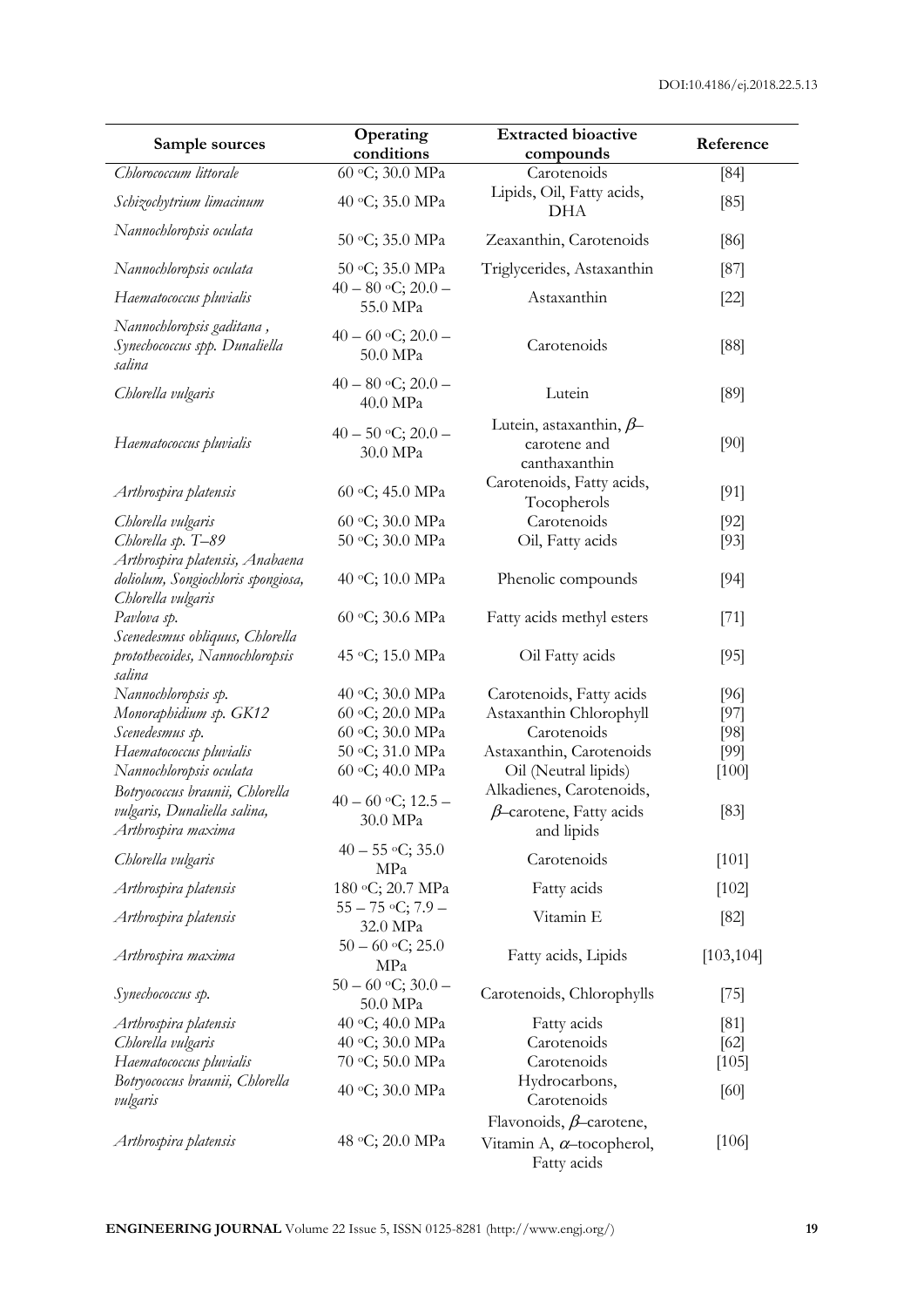| Sample sources                                 | Operating<br>conditions            | <b>Extracted bioactive</b><br>compounds                                  | Reference |
|------------------------------------------------|------------------------------------|--------------------------------------------------------------------------|-----------|
| Haematococcus pluvialis,<br>Arthrospira maxima | 60 °C; 30.0 MPa                    | Carotenoids                                                              | $[107]$   |
| Botryococcus braunii                           | $50 - 85$ °C; 20.0 –<br>25.0 MPa   | Fatty acids, Lipids                                                      | $[108]$   |
| Chlorella pyrenoidosa                          | 32 °C; 40.0 MPa                    | Antioxidants, Carotenoids                                                | [109]     |
| Spirulina pacifica                             | $40 - 80$ °C; $15.0 -$<br>35.0 MPa | Carotenoids, $\beta$ -carotene,<br>$\beta$ -cryptoxanthin,<br>Zeaxanthin | $[110]$   |
| Chlorella pyrenoidosa                          | 50 °C, 25.0 MPa                    | Antioxidants, Carotenoids                                                | [111]     |

Tables 1 and 2 list the applying supercritical  $CO<sub>2</sub>$  for macro– and microalgae processing to extract valuable compounds. Most of the supercritical  $CO<sub>2</sub>$  utilization on the microalgae was focused on the oil and its derived compound extraction; and it was deployed to extract carbohydrate based compounds from macroalgae when supercritical  $CO<sub>2</sub>$  was contacted with macroalgae. In supercritical  $CO<sub>2</sub>$  extraction process, the extraction of valuable compounds from macro– or microalgae proceeded in several steps [112]. Initially, the macro– or microalgae matrix absorbs the supercritical  $CO<sub>2</sub>$  solvent leads to the cellular structures expansion. This step may facilitate the  $CO<sub>2</sub>$  solvent flow via the declined resistance to mass transfer. Simultaneously, the extracted valuable compounds are dissolved in the  $CO<sub>2</sub>$  solvent and carried to the outer surface of macro– or microalgae matrix. Next, the dissolved compounds passed through the macro– or microalgae matrix outer surface then left the extractor cell. However, the specific valuable compounds as a target component may become the key factor to determine the selected operating condition (pressures and temperatures). Consequently, as listed in Table 1, a wider range of operating conditions has been applied on the microalgae matrix to extract valuable compounds. The most of operating conditions are  $40 - 80$  °C for the temperature and  $10 - 60$  MPa for the pressure. On the contrary, the narrow range of operating conditions was found when the supercritical  $CO<sub>2</sub>$  extraction was applied on the macroalgae matrix to extract their valuable components (see Table 2).

| Sample sources                                                  | Operating<br>conditions           | <b>Extracted bioactive</b><br>compounds                                 | Reference |
|-----------------------------------------------------------------|-----------------------------------|-------------------------------------------------------------------------|-----------|
| Dictyopteris membranacea                                        | 40 °C; 9.1 MPa                    | Volatile oil                                                            | [113]     |
| Dilophus ligulatus                                              | $35 - 55$ °C; $8.0 -$<br>25.0 MPa | Volatile oil                                                            | [114]     |
| Sargassum hemiphyllum                                           | $40 - 50$ °C; 24.1 –<br>37.9 MPa  | Fatty acids                                                             | [115]     |
| Lessonia vadosa                                                 | 50 °C; 18.0 MPa                   | Fucosterol                                                              | [116]     |
| Sargassum muticum                                               | 55 °C; 40.0 MPa                   | Fucoxanthin                                                             | [117]     |
| Undaria pinnatifida                                             | 40 °C; 40.0 MPa                   | Fucoidan                                                                | [118]     |
| Gloiopeltis tenax                                               | 45 °C; 30.0 MPa                   | Sesquiterpenes, fatty<br>acids and their esters,<br>phenols and sterols | [119]     |
| Fucus evanescens, Saccharina<br>japonica, Sargassum oligocystum | 60 °C; 55.0 MPa                   | Fucoidans                                                               | $[120]$   |
| Hypnea charoides                                                | $40 - 50$ °C; 24.1 –<br>37.9 MPa. | Lipids                                                                  | [121]     |
| Plocamium cartilagineum                                         | $40 - 100$ °C; 25.0 –<br>40.0 MPa | Halogenated<br>monoterpenes                                             | $[122]$   |
| Dunaliella bardawil                                             | 40 °C; 44.8 MPa                   | Separation of cis-trans<br>geometrical isomers of<br>$\beta$ -carotene  | [123]     |

Table 2. Extracted valuable compounds from macroalgae using supercritical CO<sub>2</sub>.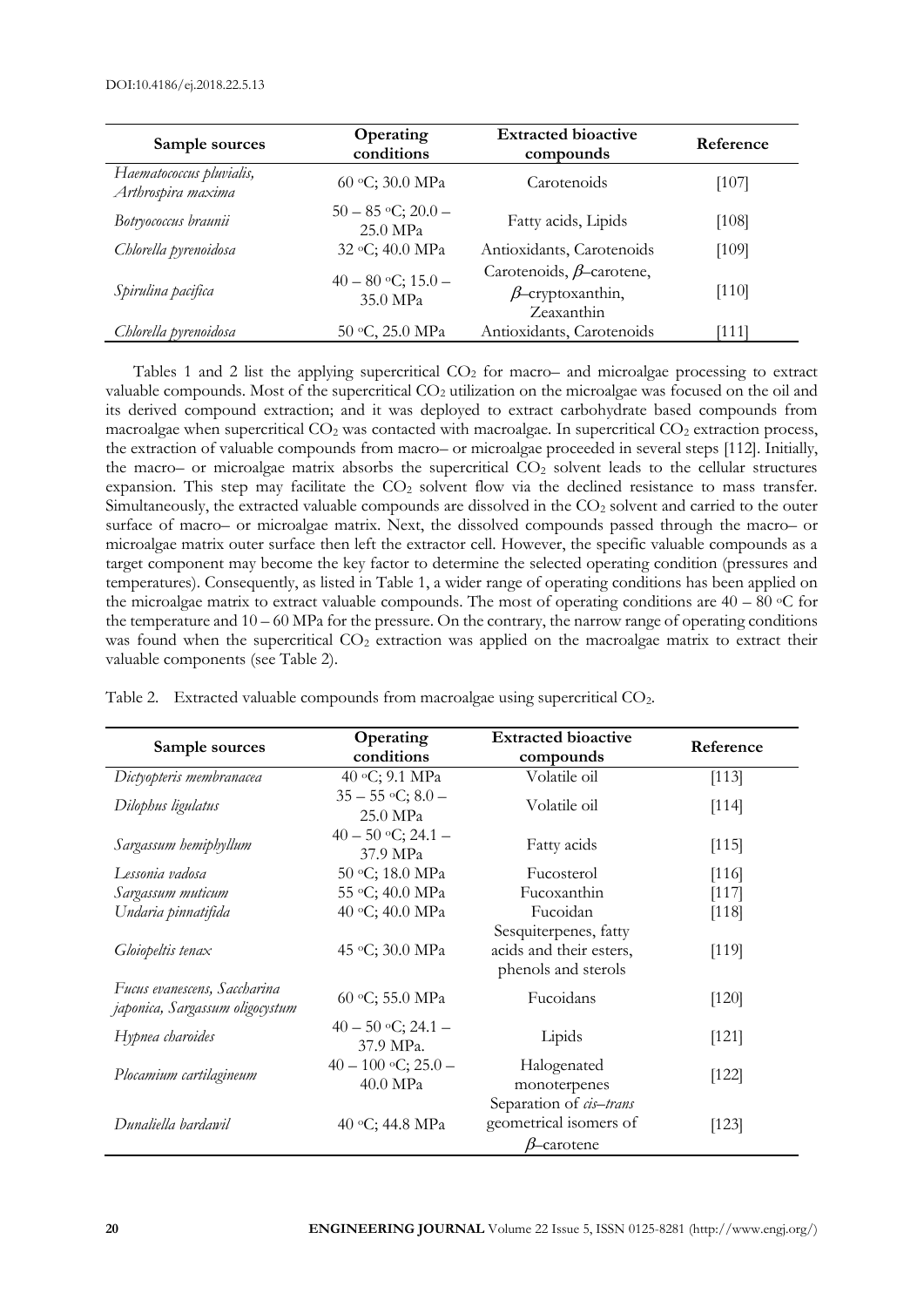In supercritical  $CO<sub>2</sub>$  extraction, solubility is the most important factor in extraction process of particular substances contained in solid matrices. It may affect direct to the efficacy of extraction process parameters, i.e., the rate of extraction process and the yield of extract. In other words, solubility possess an impact on the extraction kinetics and efficiency of solid matrices performed under supercritical CO<sub>2</sub> conditions. Hence, the solubility information of substances in supercritical  $CO<sub>2</sub>$  is essential for the design and the operations of supercritical CO<sub>2</sub> extraction method [124]. In a supercritical CO<sub>2</sub> system, the solubility usually depends on the CO<sup>2</sup> density influenced by changes in pressures and/or temperatures. The influence of operating pressures obviously give a beneficial effect on yields of macro– and microalgae extraction [57]. At a constant temperature, the higher operating pressure resulted to the higher the CO<sub>2</sub> density and thereby improved yields and/or faster extraction kinetics. In some cases, high operating pressure can also inhibit the diffusivity of supercritical CO<sup>2</sup> into the macro– and microalgae matrices, therefore decreasing the extraction yield. The solubility dependence on temperature is somewhat more complex. An increase in operating temperature can cause a large decrease in the CO<sub>2</sub> density resulting in a decrease in solute solubility (retrograde behavior). Either a high solubility or extremely low solubility may be required depending on the desired process, however, high solubility is usually required in supercritical  $CO<sub>2</sub>$  extraction process.

Considering the low polarity of supercritical CO2, this extraction method is restricted to the low or medium polarity substances and did not work well in the extraction of compounds with high polarity, for instance carotenoids. However, a change in supercritical  $CO<sub>2</sub>$  polarity can be attained by modifying  $CO<sub>2</sub>$  with cosolvents (polar modifiers) that enhance its solvating power resulting supercritical  $CO<sub>2</sub>$  able to extract compounds with high polarity. Ethanol is frequently used as a solvent modifier, where this solvent is efficient and less toxic. The addition of a small amount of ethanol cosolvent may increase the ability of supercritical CO<sup>2</sup> to dissolve relatively polar carotenoids. The addition of cosolvent can promote swelling of macro– and microalgae cells, promoting the rapid mass transfer of analytes from the macro– and microalgae matrices. In addition, ethanol may increase mass transfer by generating hydrogen bonding with analytes [90]. Several solvents such as methanol, propanol, butanol, acetone and vegetable oil also can be used as polarity modifiers for the efficient extraction of carotenoids from macro– and microalgae matrices. Despite the use of cosolvents enhances significantly the extraction yield, the presence of cosolvents can also decrease the extraction selectivity. Therefore, the use of a cosolvent should be considered and might be compromising to product purity.

Beside supercritical CO<sub>2</sub> extraction method has been known as a green processing technology to extract valuable compounds from macro– and microalgae matrices, nowadays, subcritical water extraction method also has been recognized and emerged as a useful media to substitute the conventional extraction methods to extract valuable compounds from solid matrix including macro– and microalgae. Subcritical water extraction method is conducted using water as an extractant at temperatures between 100 and 374 °C under pressure high enough to keep the liquid state leading to improved extraction efficiency via improvements in mass transfer and shifts in the polarity of water. Some advantages of the subcritical water extraction method are shorter extraction time, higher extraction yield, higher quality of the extracts and the low environment impact [125,126]. In addition, water is also easily available and inexpensive.

As a green extraction method, subcritical water extraction is being used in food, natural products and pharmaceutical applications when this extraction method was applied in macroalgae processing. Conversely, subcritical water treatment was usually used to result bio–oil from microalgae matrix [127]. Next, the application of subcritical water treatment in microalgae will not presented. At subcritical conditions, water possesses properties very different from those of ambient liquid water. Under subcritical water conditions, the ionization constant of water increases with temperature and the dielectric constant of water drops significantly. A low dielectric constant allows subcritical water to dissolve organic compounds, while a high ionization constant allows subcritical water to provide an acidic medium for hydrolysis reactions. These ionic reactions can be dominant due to the liquid–like properties of subcritical water. This can give large effect on the distribution of products, such as gas, liquid or solid, from hydrothermal biomass conversion [125,126]. Accordingly, the extraction and fractionation of valuable compounds may conduct by applying subcritical water treatment on the macroalgae matrix. Table 3 shows the extracted valuable compounds from macroalgae using subcritical water. As shown in this table, alginate, agar and carrageenan have been successfully extracted by using subcritical water treatment. The depolymerization of alginate from *Saccharina japonica* to produce antioxidants and other valuable compounds also can be carried out by applying subcritical water treatment. Furthermore, different compounds can be extracted depending on the macroalgae species and the subcritical water extraction conditions.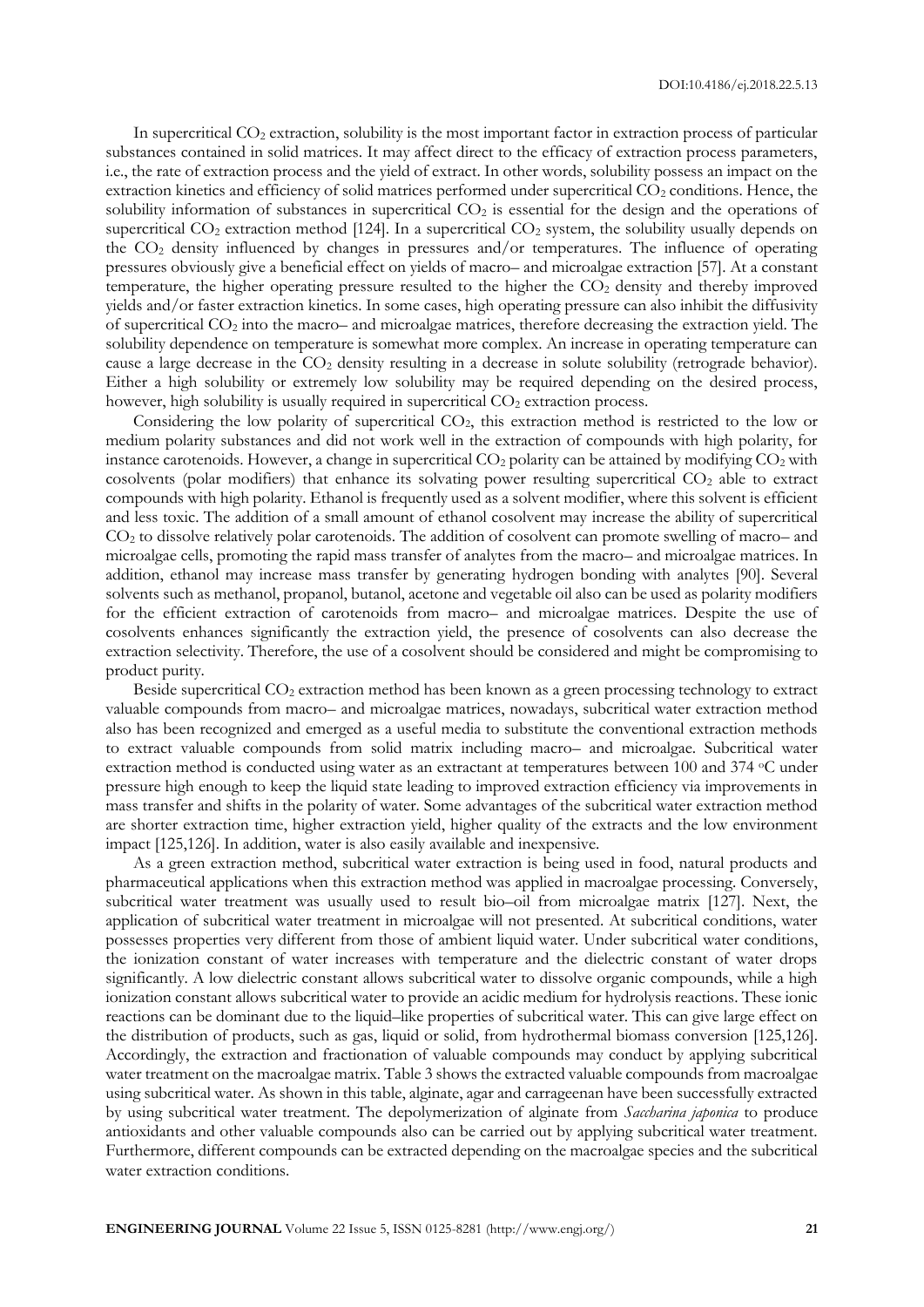| Sample sources                                                       | <b>Operating conditions</b>                               | <b>Extracted bioactive</b><br>compounds           | Reference |
|----------------------------------------------------------------------|-----------------------------------------------------------|---------------------------------------------------|-----------|
| Ulva spp.<br>Monostroma latissimum                                   | Temperature: $100 - 180$ °C<br>$Pressure: -$              | Sulfated<br>polysaccharides<br>(Rhamnan)          | [128]     |
| Saccharina japonica                                                  | Temperature: $180 - 420$ °C<br>Pressure: 1.3 - 52.0 MPa   | Total organic carbon                              | [129]     |
|                                                                      | Temperature: $200 - 280$ °C<br>Pressure: $1.3 - 6.0$ MPa  | Antibacterial substance                           |           |
| Saccharina japonica                                                  | Temperature: $180 - 260$ °C<br>Pressure: $1.5 - 6.5$ MPa  | Antioxidants<br>Depolymerization of<br>alginate   | [130]     |
| Sargassum muticum                                                    | Temperature: 150 - 240 °C<br>Pressure: $1.4 - 4.0$ MPa    | Sulfated<br>polysaccharides<br>(fucoidan)         | [131]     |
| Fucus vesiculosus                                                    | Temperature: 172 - 180 °C<br>$Pressure: -$                | Sulfated<br>polysaccharides<br>(fucose)           | [132]     |
| Undaria pinnatifida                                                  | Temperature: 140 °C<br>$Pressure: -$                      | Sulfated<br>polysaccharides<br>(degrade fucoidan) | [118]     |
| Sargassum muticum                                                    | Temperature: $150 - 210$ °C<br>Pressure: -                | Alginate                                          | [133]     |
| Gracilaria changii<br>Gracilaria salicornia                          | Temperature: ambient<br>Pressure: 0.1 MPa.                | Agar                                              | [134]     |
| Hypnea musciformis                                                   | Temperature: 105 °C<br>$Pressure: -$                      | Carrageenan                                       | [135]     |
| Pterocladia capillacea<br>Gelidium floridanum<br>Gelidium serrulatum | Temperature: 121 °C<br>Pressure: -                        | Agar                                              | [136]     |
| Eucheuma cottonii<br>Gracilaria sp.                                  | Temperature: $120 - 200$ °C<br>Pressure: $1.0 - 10.0$ MPa | Carrageenan                                       | [137]     |

Table 3. Extracted valuable compounds from macroalgae using subcritical water.

## **4. Future Perspective and Challenge**

Nowadays, the demand for natural products is on the rise due to their application especially in the functional food and pharmaceutical industry. Public health, environmental impact and safety issues are the important parameters to develop separation method. To cope with this demand, the development of an appropriate extraction technology that is able to provide high–quality extracts is required. As challenges in the development of extraction process are to meet food and pharmaceutical regulation guidelines and to perform the extraction process effectively and economically. Supercritical CO<sub>2</sub> and subcritical water extraction are considered as green method and environmental friendly separation technologies. They have been developed as attractive alternatives to substitute the conventional methods for the extraction of valuable compounds from solid biomass matrices including macro– and microalgae.

The applying hydrothermal technologies by using subcritical water to extract valuable compounds from macroalgae seem to result in viable processes. By using this method, valuable compounds such as polysaccharides have successfully extracted from macroalgae with higher extraction yields, reducing extraction time and solvents used. This extraction process seems to allow the extraction of valuable compounds with different biological activities. Nevertheless, since the vaporization heat of water is relatively high, there is some difficulties in concentrating the valuable compounds in extract when subcritical water extraction was applied as an extraction media. The presence of water also may reduce the extract stability, freeze–drying is one way to remove water from the extract. However, freeze–drying is costly and time consuming and may also promote to the extract degradation due to light and oxygen contact during process.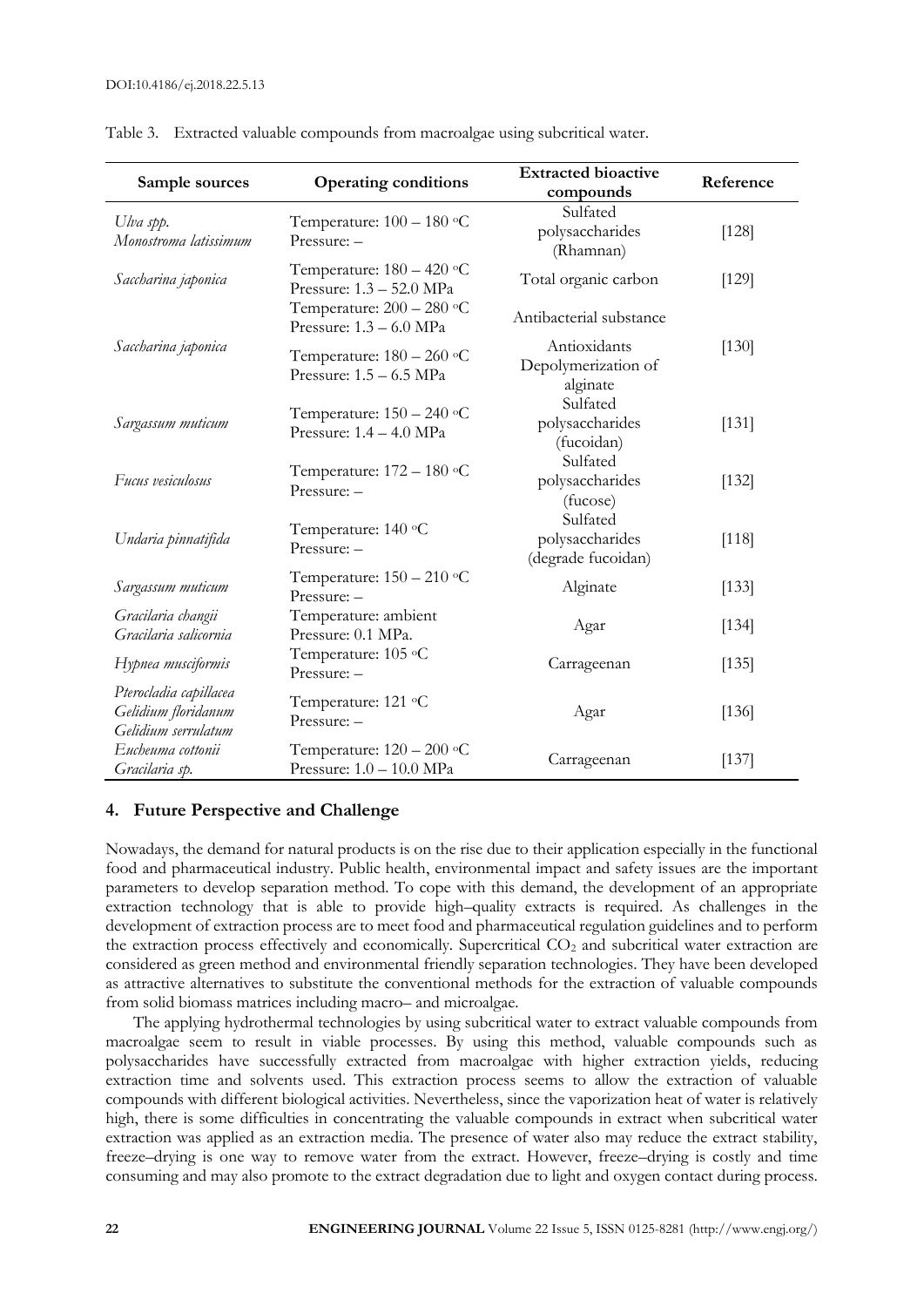Supercritical CO<sub>2</sub> extraction method, the most common application for supercritical fluid technologies, may accomplish the drawback of subcritical water extraction method. The major advantages of using supercritical CO<sup>2</sup> for the extraction of natural products are a low operating temperature and a low operating pressure. This is, of course, a beneficial effect in terms of natural products extraction and fractionation by using supercritical CO<sub>2</sub>. Considering the low polarity of supercritical CO<sub>2</sub>, the addition of a small amount of modifiers may increase the ability of supercritical CO<sub>2</sub> to dissolve relatively polar compounds. Although the existence of organic solvents as modifiers may cancel the benign advantages demonstrated by use of supercritical CO<sub>2</sub>, the supercritical CO<sub>2</sub> coupled to modifier looks very promising. Finally, it could be said that supercritical  $CO_2$  and subcritical water are suitable methods for natural products extraction from macro– and microalgae matrices.

#### **Acknowledgements**

We are grateful to the Directorate General of Science, Technology and Higher Education, Ministry of Research, Technology and Higher Education of the Republic of Indonesia for financial support through a research grant Research Competence, Competitive Scheme, 2016–2018.

#### **References**

- [1] S. Bonotto, "Food and chemicals from microalgae," *Prog. Oceanog*., vol. 21, no. 2, pp. 207 215, Apr. 1988.
- [2] R. Rajkumar, Z. Yaako, and M. S. Takriff, "Potential of the micro and macro algae for biofuel production: A brief review," *BioResources*, vol. 9, no. 1, pp. 1606 – 1633, Feb. 2014.
- [3] J. J. Milledge, B. V. Nielsen, and D. Bailey, "High–value products from macroalgae: the potential uses of the invasive brown seaweed *Sargassum muticum*," *Rev. Environ. Sci. Biotechnol.*, vol. 15, no. 1, pp. 67 – 88, Mar. 2016.
- [4] J. N. Rosenberg, G. A. Oyler, L. Wilkinson, and M. J. Betenbaugh, "A green light for engineered algae: Redirecting metabolism to fuel a biotechnology revolution," *Curr. Opin. Biotechnol*., vol. 19, no. 5, pp. 430 – 436, Oct. 2008.
- [5] A. L. Lane, L. Mular, E. J. Drenkard, T. L. Shearer, S. Engel, S. Fredericq, C. R. Fairchild, J. Prudhomme, K. Le Roch, M. E. Hay, W. Aalbersberg, and J. Kubanek, "Ecological leads for natural product discovery: Novel sesquiterpene hydroquinones from the red macroalga *Peyssonnelia* sp," *Tetrahedron*, vol. 66, no. 2, pp. 455 – 461, Jan. 2010.
- [6] E. Ioannou and V. Roussis, "Natural products from seaweeds," in *Plant–derived Natural Products Synthesis, Function, and Application*, A. E. Osbourn and V. Lanzotti, Eds. USA: Springer, 2009, pp. 51 – 81.
- [7] R. S. Rasmussen and M. T. Morrissey, "Marine biotechnology for production of food ingredients," *Adv. Food Nutr. Res.*, vol. 52, pp. 237 – 292, Apr. 2007.
- [8] FAO. (2004). *The State of the World Fisheries and Aquaculture (SOFIA)* [Online]. Available: http://www.fao.org/sof/sofia/index\_en.htm [Accessed: 15 Feb. 2018]
- [9] A. C. Freitas, D. Rodrigues, T. A. P. Rocha–Santos, A. M. P. Gomes, and A. C. Duarte, "Marine biotechnology advances towards applications in new functional foods," *Biotechnol. Adv*., vol. 30, no. 6, pp. 1506 – 1515, Nov – Dec. 2012.
- [10] C. S. Goh and K. T. Lee, "A visionary and conceptual macroalgae–based third generation bioethanol (TGB) biorefinery in Sabah, Malaysia as an underlay for renewable and sustainable development," *Renew. Sust. Energy Rev*., vol. 14, no. 2, pp. 842 – 848, Feb. 2010.
- [11] S. G. Wi, H. J. Kim, S. A. Mahadevan, D. Yang, and H. Bae, "The potential value of the seaweed Ceylon moss (*Gelidium amansii*) as an alternative bioenergy resource," *Bioresour. Technol.*, vol. 100, no. 24, pp. 6658 – 6660, Dec. 2009.
- [12] C. R. Merz and K. L. Main, "Microalgae bioproduction Feeds, foods, nutraceuticals, and polymers," in *Fuels, Chemicals and Materials from the Oceans and Aquatic Sources*, F. M. Kerton and N. Yan, Eds. UK: John Wiley & Sons, 2017, pp. 83 – 103.
- [13] J. U. Grobbelaar, "Algal biotechnology: Real opportunities for Africa," *S. Afr. J. Bot.*, vol. 70, no. 1, pp. 140 – 144, Mar. 2004.
- [14] R. A. Kay, "Microalgae as food and supplement," *Crit. Rev. Food Sci. Nutr.*, vol. 30, no. 6, pp. 555 –573, Sep. 1991.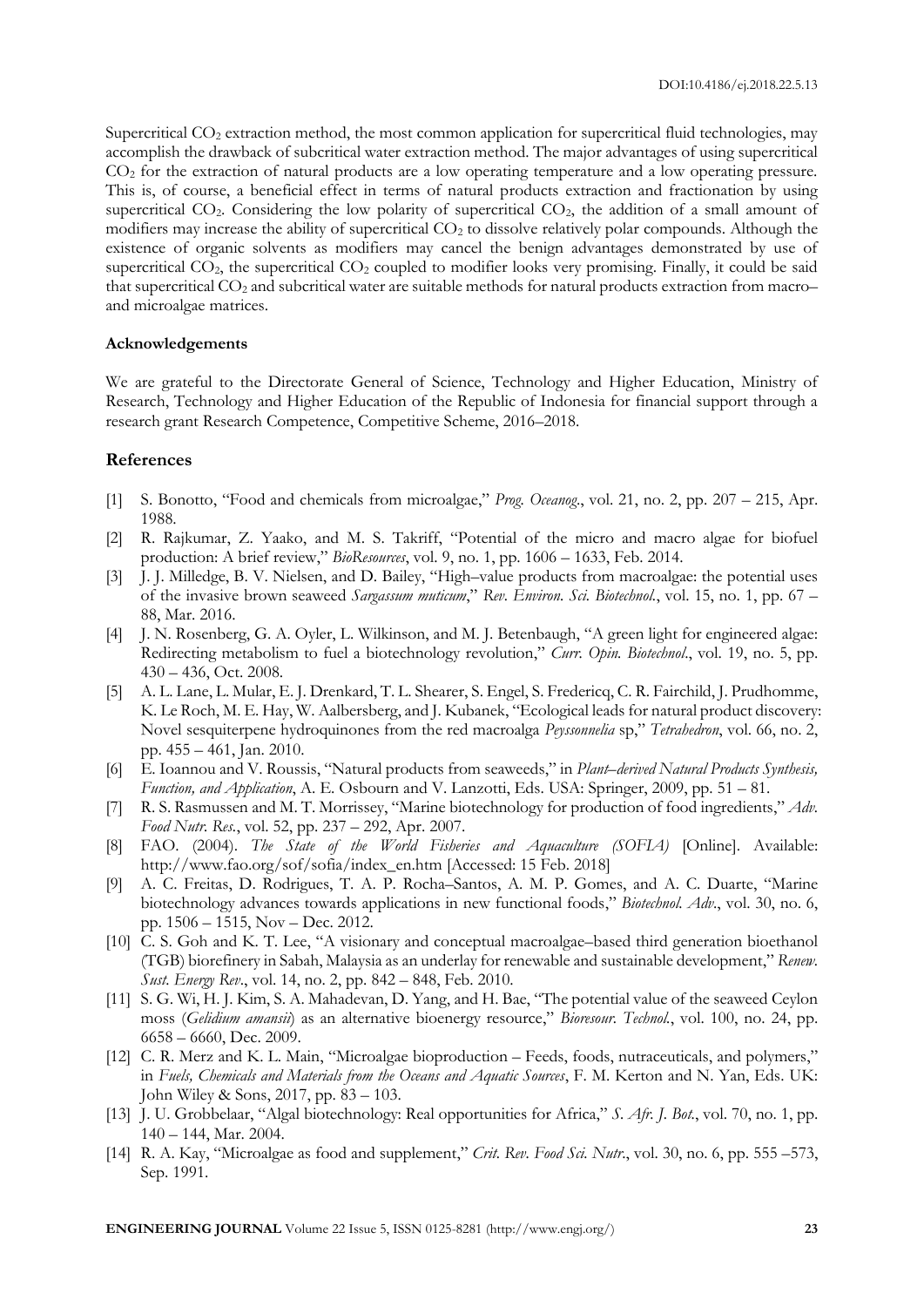- [15] E. E. Luiten, I. Akkerman, A. Koulman, P. Kamermans, H. Reith, M. J. Barbosa, D. Sipkema, and R. H. WijVels, "Realizing the promises of marine biotechnology," *Biomol. Eng*., vol. 20, no. 4 – 6, pp. 429 – 439, Jul. 2003.
- [16] M. Molyneaux and C. M. Lee, "The U.S. market for marine nutraceutical products," *Food Technol*., vol. 52, no. 6, pp. 56 – 57, Jun. 1998.
- [17] J. K. Volkman, "Sterols in microorganisms," *Appl. Microbiol. Biotechnol*., vol. 60, no. 5, pp. 495 –506, Jan. 2003.
- [18] P. Spolaore, C. Joannis–Cassan, E. Duran, and A. Isambert, "Commercial applications of microalgae," *J. Biosci. Bioeng*., vol. 101, no. 2, pp. 87 – 96, Feb. 2006.
- [19] D. T. Tran, K. L, Yeh, C. L. Chen, and J. S. Chang, "Enzymatic transesterification of microalgal oil from *Chlorella vulgaris* ESP-31 for biodiesel synthesis using immobilized Burkholderia lipase," *Bioresour. Technol*., vol. 108, pp. 119 – 127, Mar. 2012.
- [20] M. Gavrilescu and Y. Chisti, "Biotechnology A sustainable alternative for chemical industry," *Biotechnol. Adv*., vol. 23, no. 7 – 8, pp. 471 – 499, Nov. 2005.
- [21] E. Ibanez, M. Herrero, J. Mendiola, and M. Castro–Puyana, "Extraction and characterization of bioactive compounds with health benefits from marine resources: Macro and micro algae, cyanobacteria, and invertebrates," in *Marine Bioactive Compounds Sources, Characterization and Applications*, M. Hayes, Ed. New York, USA: Springer, 2012, pp. 55 – 98.
- [22] S. Machmudah, A. Shotipruk, M. Goto, M. Sasaki, and T. Hirose, "Extraction of astaxanthin from *Haematococcus pluvialis* using supercritical CO<sup>2</sup> and ethanol as entrainer," *Ind. Eng. Chem. Res*., vol. 45, no. 10, pp. 3652 – 3657, Apr. 2006.
- [23] S. Machmudah, Wahyudiono, H. Kanda, and M. Goto, "Hydrolysis of biopolymers in near–critical and subcritical water," in *Water Extraction of Bioactive Compounds: From Plants to Drug Development*, H. D. Gonzalez and M. J. G. Munoz, Eds. Amsterdam, the Netherlands: Elsevier, 2017, pp. 69 – 107.
- [24] A. Jimenez–Escrig, I. Jimenez–Jimenez, R. Pulido, and F. Saura–Calixto, "Antioxidant activity of fresh and processed edible seaweeds," *J. Sci. Food. Agric.*, vol. 81, no. 5, pp. 530 – 534, Mar. 2001.
- [25] L. Bravo, "Polyphenols: Chemistry, dietary sources, metabolism, and nutritional significance," *Nutr. Res*., vol. 56, no. 11, pp. 317 – 333, Nov. 1998.
- [26] A. Khoddami, M. A. Wilkes, and T. H. Roberts, "Techniques for analysis of plant phenolic compounds," *Molecules*, vol. 18, no. 2, pp. 2328 – 2375, Feb. 2013.
- [27] P. Garcia–Salas, A. Morales–Soto, A. Segura–Carretero, and A. Fernandez–Gutierrez, "Phenolic– compound extraction systems for fruit and vegetable samples," *Molecules*, vol. 15, no. 12, pp. 8813 – 8826, Dec. 2010.
- [28] H. Safafar, J. van Wagenen, P. Moller, and C. Jacobsen, "Carotenoids, phenolic compounds and tocopherols contribute to the antioxidative properties of some microalgae species grown on industrial wastewater," *Mar. Drugs*, vol. 13, no. 12, pp. 7339 – 7356, Dec. 2015.
- [29] S. Agarwal and A. V. Rao, "Carotenoids and chronic diseases," *Drug Metabol. Drug Interact*., vol. 17, no.  $1 - 4$ , pp.  $189 - 210$ , Dec.  $2000$ .
- [30] S. De Spirt, K. Lutter, and W. Stahl, "Carotenoids in photooxidative stress," *Curr. Nutr. Food Sci*., vol. 6, no. 1, pp. 36 – 43, Feb. 2010.
- [31] J. L. Silberstein and J. K. Parsons, "Evidence–based principles of bladder cancer and diet," *Urol*., vol. 75, no. 2, pp. 340 – 346, Feb. 2010.
- [32] G. Riccioni, B. Mancini, E. Di Ilio, T. Bucciarelli, and N. D. Orazio, "Protective effect of lycopene in cardiovascular disease," *Eur. Rev. Med. Pharmacol. Sci*., vol. 12, no. 3, pp. 183 – 190, May – Jun. 2008.
- [33] M. D. Snodderly, "Evidence for protection against age–related macular degeneration by carotenoids and antioxidant vitamins," *Am. J. Clin. Nutr*., vol. 62, no. 2, pp. 1448S – 1461S, Dec. 1995.
- [34] D. DellaPenna and B. J. Pogson, "Vitamin synthesis in plants: Tocopherols and carotenoids," *Annu. Rev. Plant. Biol*., vol. 57, pp. 711 – 738, Jun. 2006.
- [35] M. F. De Jesus Raposo, R. M. S. C. de Morais, and A. M. M. B. de Morais, "Bioactivity and applications of sulphated polysaccharides from marine microalgae," *Mar. Drugs*, vol. 11, no. 1, pp. 233 – 252, Jan. 2013.
- [36] N. Ruocco, S. Costantini, S. Guariniello, and M. Costantini, "Polysaccharides from the marine environment with pharmacological, cosmeceutical and nutraceutical potential," *Molecules*, vol. 21, no. 5, pp. pii: E551, Apr. 2016.
- [37] H. Wang, Z. M. Fu, and C. C. Han, "The potential applications of marine bioactives against diabetes and obesity," *Am. J. Mar. Sci*., vol. 2, no. 1, pp. 1 – 8, Dec. 2014.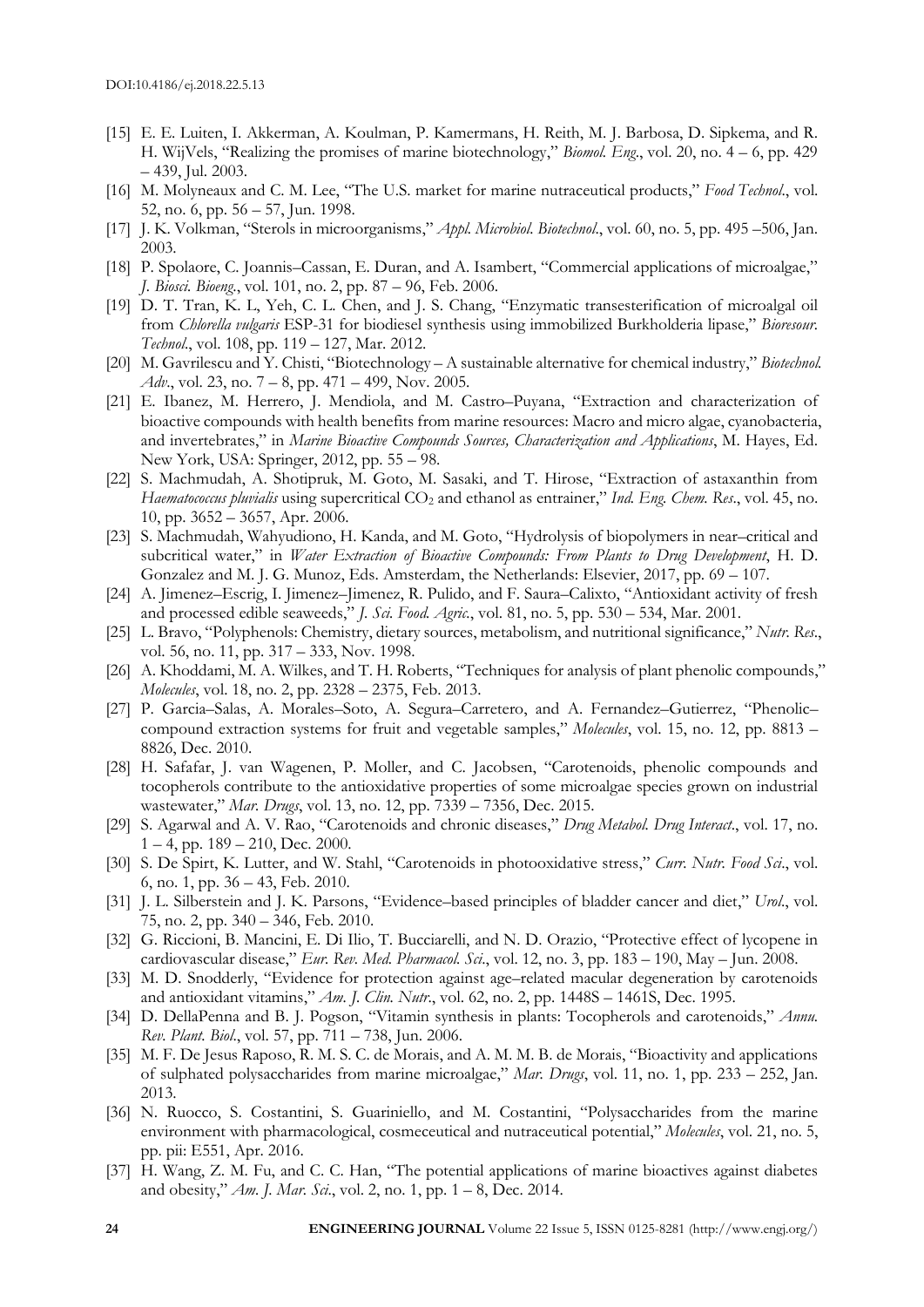- [38] C. S. Kumar, P. Ganesan, P. V. Suresh, and N. Bhaskar, "Seaweed as a source of nutritionally beneficial compounds: a review," *J. Food Sci. Technol. J. Food Sci. Technol.*, vol. 45, no. 1, pp. 1 – 13, Sep. 2008.
- [39] A. M. Sanghvi and Y. M. Lo, "Present and potential industrial applications of macro– and microalgae," *Recent Pat. Food Nutr. Agric*., vol. 2, no. 3, pp. 187 – 194, Nov. 2010.
- [40] D. B. Stengel, S. Connan, and Z. A. Popper, "Algal chemodiversity and bioactivity: Sources of natural variability and implications for commercial application," *Biotechnol. Adv*., vol. 29, no. 5, pp. 483 – 501, Sep-Oct. 2011.
- [41] K. Kazlowska, H. T. V. Lin, S. H. Chang, and G. J. Tsail, "In vitro and in vivo anticancer effects of sterol fraction from red algae *Porphyra Dentate*," *Evidence–Based Complementary and Alternative Medicine*, Jun. 2013, Article ID 493869.
- [42] M. A. Borowitzka, "High–value products from microalgae Their development and commercialization," *J. Appl. Phycol*., vol. 25, no. 3, pp. 743 – 756, Jun. 2013.
- [43] L. Yao, J. A. Gerde, S. L. Lee, T. Wang, and K. A. Harrata, "Microalgae lipid characterization," *J. Agric. Food Chem.*, vol. 63, no. 6, pp. 1773 – 1787, Jan. 2015.
- [44] E. Plouguerne, L. M. de Souza, G. L. Sassaki, J. F. Cavalcanti, M. T. Villela Romanos, B. A. P. da Gama, R. C. Pereira, and E. Barreto–Bergter, "Antiviral Sulfoquinovosyldiacylglycerols (SQDGs) from the Brazilian brown seaweed Sargassum vulgare," *Mar. Drugs*, vol. 11, no. 11, pp. 4628 – 4640, Nov. 2013.
- [45] E. Plouguerne, B. A. P. da Gama, R. C. Pereira, and E. Barreto–Bergter, "Glycolipids from seaweeds and their potential biotechnological applications," *Front Cell. Infect. Microbiol*., vol. 4, pp. 1 – 5, Dec. 2014.
- [46] H. Noda, H. Amano, K. Arashima, and K. Nisizawa, "Antitumor activity of marine algae," *Hydrobiologia*, vol. 204, no. 1, pp. 577 – 584, Sep. 1990.
- [47] I. Naumann, K. H. Darsow, C. Walter, H. A. Lange, and R. Buchholz, "Identification of sulfoglycolipids from the alga *Porphyridium purpureum* by matrix–assisted laser desorption/ionisation quadrupole ion trap time–of–flight mass spectrometry," *Rapid Commun. Mass Spectrom*., vol. 21, no. 19, pp. 3185 – 3192, Oct. 2007.
- [48] V. Reshef, E. Mizrachi, T. Maretzki, C. Silberstein, S. Loya, A. Hizi, and S. Carmeli, "New acylated sulfoglycolipids and digalactolipids and related known glycolipids from cyanobacteria with a potential to inhibit the reverse transcriptase of HIV–1," *J. Nat. Prod*., vol. 60, no. 12, pp. 1251 – 1260, Dec. 1997.
- [49] T. Morimoto, "Anti–tumour–promoting glyceroglycolipids from the green algae *Chlorella vulgaris*," *Phytochem*., vol. 40, no. 5, pp. 1433 – 1437, Nov. 1995.
- [50] A. Rijpma, M. van der Graaf, M. M. Lansbergen, O. Meulenbroek, A. Cetinyurek–Yavuz, J. W. Sijben, A. Heerschap, and M. G. M. Olde Rikkert, "The medical food Souvenaid affects brain phospholipid metabolism in mild Alzheimer's disease: Results from a randomized controlled trial," *Alzheimers Res. Ther*., vol. 9, pp. 51, Jul. 2017.
- [51] K. Samarakoon and Y. J. Jeon, "Bio–functionalities of proteins derived from marine algae A review," *Food Res. Int*., vol. 48, no. 2, pp. 948–960, Oct. 2012.
- [52] S. Bleakley and M. Hayes, "Algal proteins: Extraction, application, and challenges concerning production," *Foods*, vol. 6, no. 5, pp. pii: E33, Apr. 2017.
- [53] S. Sekar and M. Chandramohan, "Phycobili protein as commodity: trends in applied research, patents and commercialization," *J. Appl. Phycol*., vol. 20, no. 2, pp. 113 – 136, Apr. 2008.
- [54] P. G. Jessop, S. Trakhtenberg, and J. Warner, "The twelve principles of green chemistry in innovations in industrial and engineering chemistry," in *ACS Symposium Series*, vol. 1000, 2009, pp. 401 – 436.
- [55] S. U. Kadam, B. K. Tiwari, and C. P. O. Donnell, "Application of novel extraction technologies for bioactives from marine algae," *J. Agric. Food Chem*., vol. 61, no. 20, pp. 4667 – 4675, May 2013.
- [56] R. Halim, M. K. Danquah, and P. A. Webley, "Extraction of oil from microalgae for biodiesel production: A review," *Biotechnol. Adv*., vol. 30, no. 3, pp. 709 – 732, May – Jun. 2012.
- [57] C. Crampon, O. Boutin, and E. Badens, "Supercritical carbon dioxide extraction of molecules of interest from microalgae and seaweeds," *Ind. Eng. Chem. Res*., vol. 50, no. 15, pp. 8941 – 8953, Jun. 2011.
- [58] F. Sahena, I. S. M. Zaidul, S. Jinap, A. A. Karim, K. A. Abbas, N. A. N. Norulaini, and A. K. M. Omar, "Application of supercritical  $CO_2$  in lipid extraction – A review," *J. Food Eng.*, vol. 95, no. 2, pp. 240 – 253, Nov. 2009.
- [59] S. Nahak, G. Nahak, I. Pradhan, and R. K. Sahu, "Bioethanol from marine algae: A solution to global warming problem," *J. Appl. Environ. Biol. Sci*., vol. 1, no. 4, pp. 74 – 80, Jan. 2011.
- [60] A. M. F. Palavra, J. P. Coelho, J. G. Barroso, A. P. Rauter, J. M. N. A. Fareleira, A. Mainar, J. S. Urieta, B. P. Nobree, L. Gouveia, R. L. Mendes, J. M. S. Cabral, and J. M. Novais, "Supercritical carbon dioxide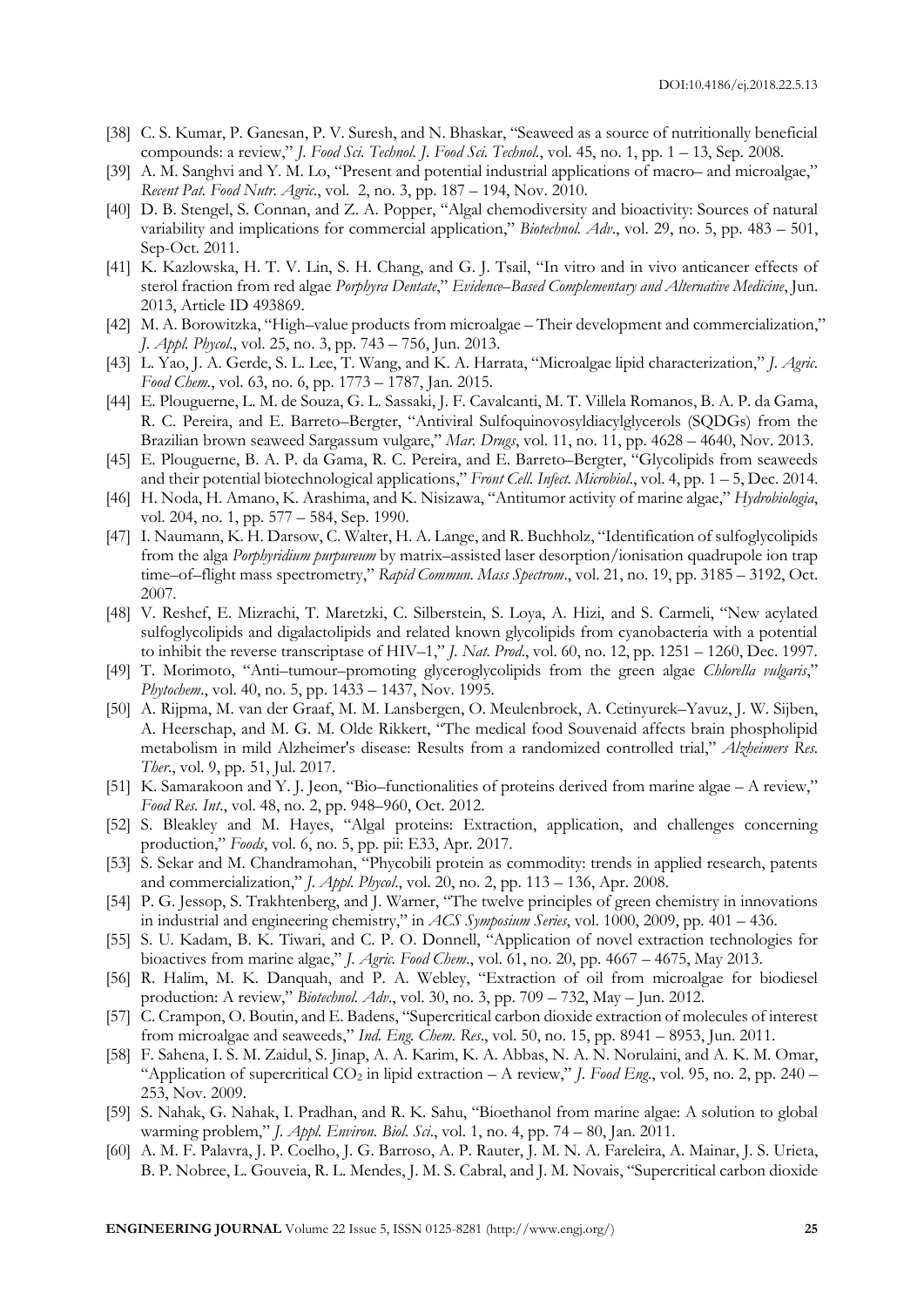extraction of bioactive compounds from microalgae and volatile oils from aromatic plants," *J. Supercrit. Fluids*, vol. 60, pp. 21 – 27, Dec. 2011.

- [61] Y. H. Chen and T. H. Walker, "Fed–batch fermentation and supercritical fluid extraction of heterotrophic microalgal *Chlorella protothecoides* lipids," *Bioresour. Technol*., vol. 114, pp. 512 – 517, Jun. 2012.
- [62] L. Gouveia, B. P. Nobre, F. M. Marcelo, S. Mrejen, M. T. Cardoso, A. F. Palavra, and R. L. Mendes, "Functional food oil coloured by pigments extracted from microalgae with supercritical CO2," *Food Chem*., vol. 101, no. 2, pp. 717 – 723, Apr. 2007.
- [63] R. Halim, B. Gladman, M. K. Danquah, and P.A. Webley, "Oil extraction from microalgae for biodiesel production," *Bioresour. Technol*., vol. 102, no. 1, pp. 178 – 185, Jan. 2011.
- [64] R. M. Couto, P. C. Simoes, A. Reis, T. L. Da Silva, V. H. Martins, and Y. Sanchez–Vicente, "Supercritical fluid extraction of lipids from the heterotrophic microalga *Crypthecodinium cohnii*," *Eng. Life Sci*., vol. 10, no. 2, pp. 158 – 164, Apr. 2010.
- [65] L. Jaime, J. A. Mendiola, E. Ibanez, P. J. Martin-Alvarez, A. Cifuentes, G. Reglero, and F. J. Senorans, " $\beta$ –Carotene isomer composition of sub– and supercritical carbon dioxide extracts. Antioxidant activity measurement," *J. Agric. Food Chem*., vol. 55, no. 26, pp. 10585 – 10590, Dec. 2007.
- [66] M. D. Macias–Sanchez, C. Mantell, M. Rodriguez, E. M. de la Ossa, L. M., Lubian, and O. Montero, "Comparison of supercritical fluid and ultrasound–assisted extraction of carotenoids and chlorophyll a from *Dunaliella salina*," *Talanta*, vol. 77, no. 3, pp. 948 – 952, Jan. 2009.
- [67] W. Yothipitak, P. Thana, M. Goto, and A. Shotipruk, "Experiments and statistical analysis of supercritical carbon dioxide extraction," *Chiang Mai J. Sci.*, vol. 35, no. 1, pp. 109 – 115, Oct. 2008.
- [68] M. D. Macias–Sanchez, C. Mantell, M. Rodriguez, E. M. De La Ossa, L. M. Lubian, and O. Montero, "Supercritical fluid extraction of carotenoids and chlorophyll a from *Nannochloropsis gaditana*," *J. Food Eng*., vol. 66, no. 2, pp. 245 – 251, Jan. 2005.
- [69] W. J. Bjornsson, K. M. MacDougall, J. E. Melanson, S. J. B. OLeary, and P. J. McGinn, "Pilot-scale supercritical carbon dioxide extractions for the recovery of triacylglycerols from microalgae: A practical tool for algal biofuels research," *J. Appl. Phycol.*, vol. 24, pp. 3, pp. 547 – 555, Jun. 2012.
- [70] G. Andrich, U. Nesti, F. Venturi, A. Zinnai, and R. Fiorentini, "Supercritical fluid extraction of bioactive lipids from the microalga *Nannochloropsis* sp," *Eur. J. Lipid Sci. Technol*., vol. 107, no. 6, pp. 381 – 386, Jun. 2005.
- [71] C. H. Cheng, T. B. Du, H. C. Pi, S. M. Jang, Y. H. Lin, and H. T. Lee, "Comparative study of lipid extraction from microalgae by organic solvent and supercritical CO2," *Bioresour. Technol*., vol. 102, no. 21, pp. 10151 – 10153, Nov. 2011.
- [72] M. D. Macias–Sanchez, J. M. Fernandez–Sevilla, F. A. Fernandez, M. C. Garcia, and E. M. Grima, "Supercritical fluid extraction of carotenoids from *Scenedesmus almeriensis*," *Food Chem*., vol. 123, no. 3, pp. 928 – 935, Dec. 2010.
- [73] L. Soh and J. Zimmerman, "Biodiesel production: the potential of algal lipids extracted with supercritical carbon dioxide," *Green Chem.*, vol. 13, no. 6, pp. 1422–1429, Apr. 2011.
- [74] A. P. R. Canela, P. T. Rosa, M. O. Marques, and M. A. A. Meireles, "Supercritical fluid extraction of fatty acids and carotenoids from the microalgae *Spirulina maxima*," *Ind. Eng. Chem. Res*., vol. 41, no. 12, pp. 3012 – 3018, May 2002.
- [75] M. D. Macias–Sanchez, C. Mantell, M. Rodriguez, E. M. de la Ossa, L. M. Lubian, and O. Montero, "Supercritical fluid extraction of carotenoids and chlorophyll a from *Synechococcus* sp," *J. Supercrit. Fluids*, vol. 39, no. 3, pp. 323 – 329, Jan. 2007.
- [76] O. Montero, M. D. Macias–Sanchez, C. M. Lama, L. M. Lubian, C. Mantell, M. Rodriguez, and E. M. de la Ossa, "Supercritical  $CO<sub>2</sub>$  extraction of beta–carotene from a marine strain of the cyanobacterium *Synechococcus* species," *J. Agric. Food Chem*., vol. 53, no. 23, pp. 9701 – 9707, Dec. 2005.
- [77] J. A. Mendiola, C. F. Torres, A. Tore, P. J. Martin-Alvarez, S. Santoyo, B. O. Arredondo, F. J. Senorans, A. Cifuentes, and E. Ibanez, "Use of supercritical  $CO<sub>2</sub>$  to obtain extracts with antimicrobial activity from *Chaetoceros muelleri* microalga. A correlation with their lipidic content," *Eur. Food Res. Technol*., vol. 224, pp. 505 – 510, Apr. 2007.
- [78] S. Grierson, V. Strezov, S. Bray, R. Mummacari, L. T. Danh, and N. Foster, "Assessment of bio–oil extraction from *Tetraselmis chui* microalgae comparing supercritical CO<sub>2</sub>, solvent extraction, and thermal processing," *Energy Fuels*, vol. 26, no. 1, pp. 248 – 255, Oct. 2011.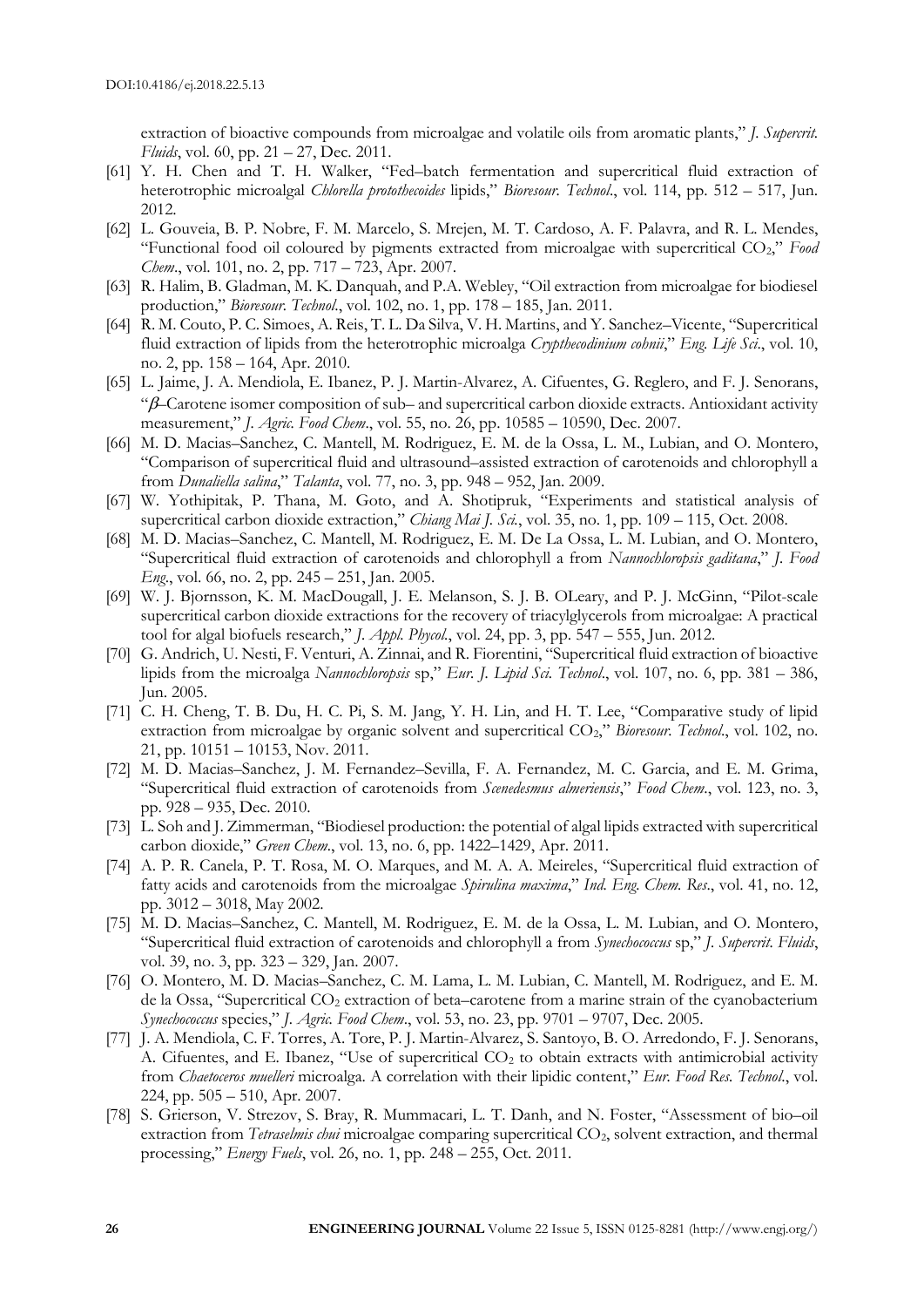- [79] J. A. Mendiola, L. Jaime, S. Santoyo, G. Reglero, A. Cifuentes, E. Ibanez, and F. J. Senorans, "Screening of functional compounds in supercritical fluid extracts from *Spirulina platensis*," *Food Chem*., vol. 102, no. 4, pp. 1357 – 1367, Oct. 2007.
- [80] Y. Tong, L. Gao, G. M. Xiao, and X. M. Pan, "Supercritical CO<sub>2</sub> extraction of chlorophyll a from *Spirulina platensis* with a static modifier," *Chem. Eng. Technol.*, vol. 34, no. 2, pp. 241 – 248, Dec. 2011.
- [81] M. G. Sajilata, R. S. Singhal, and M. Y. Kamat, "Supercritical CO<sub>2</sub> extraction of  $\gamma$ -linolenic acid (GLA) from *Spirulina platensis* ARM 740 using response surface methodology," *J. Food Eng*., vol. 84, no. 2, pp. 321 – 326, Jan. 2008.
- [82] J. A. Mendiola, D. Garcia–Martinez, F. J. Ruperez, P. J. Martin–Alvarez, G. Reglero, A. Cifuentes, C. Barbas, E. Ibanez, and F. J. Senorans, "Enrichment of vitamin E from *Spirulina platensis* microalga by SFE," *J. Supercrit. Fluids*, vol. 43, no. 3, pp. 484 – 489, Jan. 2008.
- [83] R. L. Mendes, B. P. Nobre, M. T. Cardoso, A. P. Pereira, and A. F. Palavra, "Supercritical carbon dioxide extraction of compounds with pharmaceutical importance from microalgae," *Inor. Chim. Acta*, vol. 356, pp. 328 – 334, Dec. 2003.
- [84] M. Ota, H. Watanabe, Y. Kato, M. Watanabe, Y. Sato, R. L. Smith, and H. Inomata, "Carotenoid production from *Chlorococcum littorale* in photoautotrophic cultures with downstream supercritical fluid processing," *J. Sep. Sci*., vol. 32, no. 13, pp. 2327 – 2335, Jul. 2009.
- [85] S. Tang, C. Qin, H. Wang, S. Li, and S. Tian, "Study on supercritical extraction of lipids and enrichment of DHA from oil-rich microalgae," *J. Supercrit. Fluids*, vol. 57, no. 1, pp. 44 – 49, May 2011.
- [86] B. C. Liau, S. E. Hong, L. P. Chang, C. T. Shen, Y. C. Li, Y. P. Wu, T. T. Jong, C. J. Shieh, S. L. Hsu, and C. M. J. Chang, "Separation of sight–protecting zeaxanthin from *Nannochloropsis oculata* by using supercritical fluids extraction coupled with elution chromatography," *Sep. Pur. Technol*., vol. 78, no. 1, pp. 1 – 8, Mar. 2011.
- [87] B. C. Liau, C. T. Shen, F. P. Liang, S. E. Hong, S. L. Hsu, T. T. Jong, and C. M. J. Chang, "Supercritical fluids extraction and anti–solvent purification of carotenoids from microalgae and associated bioactivity," *J. Supercrit. Fluids*, vol. 55, no. 1, pp. 169 – 175, Nov. 2010.
- [88] M. D. Macias–Sanchez, C. M. Serrano, M. Rodriguez, and E. M. de la Ossa, "Kinetics of the supercritical fluid extraction of carotenoids from microalgae with CO<sub>2</sub> and ethanol as cosolvent," *Chem. Eng. J.*, vol. 150, pp. 104 – 113, 2009.
- [89] D. Ruen–ngam, A. Shotipruk, P. Pavasant, S. Machmudah, and M. Goto, "Selective extraction of lutein from alcohol treated Chlorella vulgaris by supercritical CO<sub>2</sub>," *Chem. Eng. Technol.*, vol. 35, no. 2, pp. 255 – 260, Feb. 2012.
- [90] B. P. Nobre, F. Marcelo, R. Passos, L. Beirao, A. Palavra, L. Gouveia, and R. Mendes, "Supercritical carbon dioxide extraction of astaxanthin and other carotenoids from the microalga *Haematococcus pluvialis*," *Eur. Food Res. Technol*., vol. 223, pp. 787 – 790, Mar. 2006.
- [91] D. Esquivel–Hernandez, V. Lopez, J. Rodriguez–Rodriguez, G. Aleman–Nava, S. Cuellar–Bermdez, M. Rostro–Alanis, and R. Parra–Saldivar, "Supercritical carbon dioxide and microwave–assisted extraction of functional lipophilic compounds from *Arthrospira platensis*," *Int. J. Molec. Sci.*, vol. 17, no. 5, pp. 1 – 11, May 2016.
- [92] M. Goto, H. Kanda, Wahyudiono, and S. Machmudah, "Extraction of carotenoids and lipids from algae by supercritical CO<sup>2</sup> and subcritical dimethyl ether," *J Supercrit. Fluids*, vol. 96, pp. 245 – 251, Jan. 2015.
- [93] J. M. Char, J. K. Wang, T. J. Chow, and Q. C. Chien, "Biodiesel production from microalgae through supercritical carbon dioxide extraction," *J. Japan Inst. Energy*, vol. 90, no. 4, pp. 369 – 373, Sep. 2011.
- [94] B. Klejdus, L. Lojkova, and J. Vlcek, "Hyphenated solid phase extraction/supercritical fluid extraction methods for extraction of phenolic compounds from algae," *Curr. Anal. Chem*., vol. 10, no. 1, pp. 86 – 98, Apr. 2014.
- [95] M. Solana, C. Rizza, and A. Bertucco, "Exploiting microalgae as a source of essential fatty acids by supercritical fluid extraction of lipids: Comparison between *Scenedesmus obliquus*, *Chlorella protothecoides* and *Nannochloropsis salina*," *J. Supercrit. Fluids*, vol. 92, pp. 311 – 318, Aug. 2014.
- [96] B. P.Nobre, F. Villalobos, B. E. Barragan, A. Oliveira, A. P. Batista, P. Marques, R. L. Mendes, H. Sovova, A. F. Palavra, and L. Gouveia, "A biorefinery from *Nannochloropsis* sp. Microalga–extraction of oils and pigments. Production of biohydrogen from the leftover biomass," *Bioresour. Technol*., vol. 135, pp. 128 – 136, May 2013.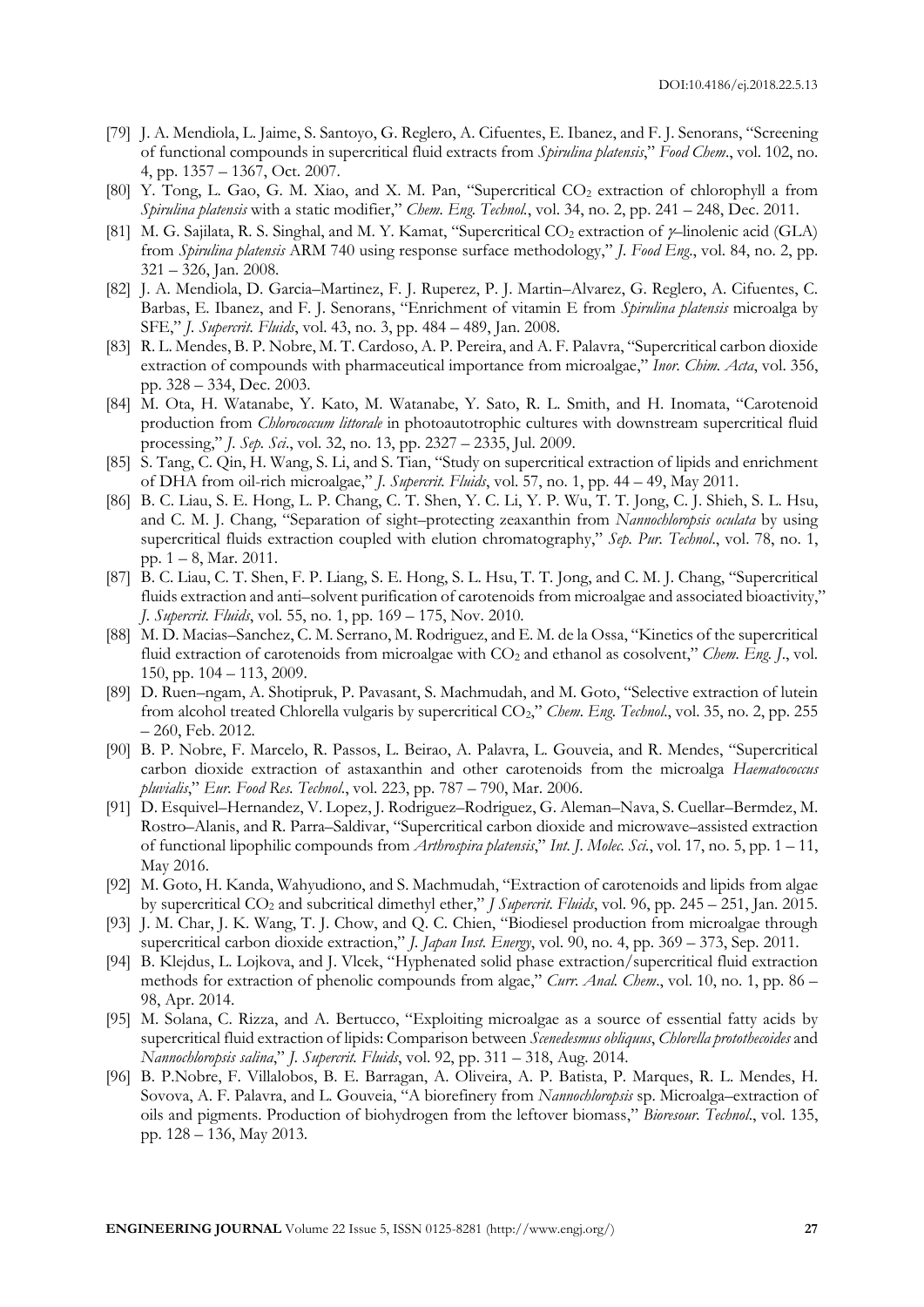- [97] K. Fujii, "Process integration of supercritical carbon dioxide extraction and acid treatment for astaxanthin extraction from a vegetative microalga," *Food Bioprod. Process*., vol. 90, no. 4, pp. 762 – 766, Oct. 2012.
- [98] V. Abrahamsson, I. Rodriguez–Meizoso, and C. Turner, "Determination of carotenoids in microalgae using supercritical fluid extraction and chromatography," *J. Chromatogr. A*, vol. 1250, pp. 63 – 68, Aug. 2012.
- [99] J. L.Pan, H. M. Wang, C. Y. Chen, and J. S. Chang, "Extraction of astaxanthin from *Haematococcus pluvialis* by supercritical carbon dioxide fluid with ethanol modifier," *Eng. Life Sci*., vol. 12, no. 6, pp. 638 – 647, Nov. 2012.
- [100]C. Crampon, A. Mouahid, S. A. A. Toudji, O. Lepine, and E. Badens, "Influence of pretreatment on supercritical CO<sup>2</sup> extraction from *Nannochloropsis oculata*," *J. Supercrit. Fluids*, vol. 79, pp. 337 – 344, Jul. 2013.
- [101]R. L. Mendes, H. L. Fernandes, J. P. Coelho, E. C. Reis, J. M. S. Cabral, J. M. Novais, and A. F. Palavra, "Supercritical CO<sup>2</sup> extraction of carotenoids and other lipids from *Chlorella vulgaris*," *Food Chem*., vol. 53, no. 1, pp. 99 – 103, Apr. 1995.
- [102] M. T. Golmakani, J. A. Mendiola, K. Rezaei, and E. Ibanez, "Expanded ethanol with CO<sub>2</sub> and pressurized ethyl lactate to obtain fractions enriched in –linolenic acid from *Arthrospira platensis* (Spirulina)," *J. Supercrit. Fluids*, vol. 62, pp. 109 – 115, Feb. 2012.
- [103]R. L. Mendes, A. D. Reis, A. P. Pereira, M. T. Cardoso, A. F. Palavra, and J. P. Coelho, "Supercritical CO<sub>2</sub> extraction of  $\gamma$ -linolenic acid (GLA) from the cyanobacterium *Arthrospira* (Spirulina) *maxima*: Experiments and modeling," *Chem. Eng. J*., vol. 105, no. 3, pp. 147 – 152, Jan. 2005.
- [104] R. L. Mendes, A. D. Reis, and A. F. Palavra, "Supercritical  $CO_2$  extraction of  $\gamma$ -linolenic acid and other lipids from Arthrospira (Spirulina) maxima: Comparison with organic solvent extraction," *Food Chem*., vol. 99, no. 1, pp. 57 – 63, Sep. 2006.
- [105]P. Thana, S. Machmudah, M. Goto, M. Sasaki, P. Pavasant, and A. Shotipruk, "Response surface methodology to supercritical carbon dioxide extraction of astaxanthin from *Haematococcus pluvialis*," *Bioresour. Technol*., vol. 99, no. 8, pp. 3110 – 3115, May 2008.
- [106]L. Wang, B. Pan, J. Sheng, J. Xu, and Q. Hu, "Antioxidant activity of *Spirulina platensis* extracts by supercritical carbon dioxide extraction," *Food Chem.*, vol. 105, no. 1, pp. 36 - 41, Mar. 2007.
- [107]J. O. Valderrama, M. Perrut, and W. Majewski, "Extraction of astaxantine and phycocyanine from microalgae with supercritical carbon dioxide," *J. Chem. Eng. Data*, vol. 48, no. 4, pp. 827 – 830, May 2003.
- [108] A. Santana, S. Jesus, M. A. Larrayoz, and R. M. Filho, "Supercritical carbon dioxide extraction of algal lipids for the biodiesel production," *Procedia Eng*., vol. 42, pp. 1755 – 1761, Aug. 2012.
- [109]Q. Hu, B. Pan, J. Xu, J. Sheng, and Y. Shi, "Effects of supercritical carbon dioxide extraction conditions on yields and antioxidant activity of *Chlorella pyrenoidosa* Extracts," *J. Food Eng*., vol. 80, no. 4, pp. 997 – 1001, Jun. 2007.
- [110]M. Careri, L. Furlattini, A. Mangia, M. Musci, E. Anklam, A. Theobald, and C. Von Holst, "Supercritical fluid extraction for liquid chromatographic determination of carotenoids in *Spirulina pacifica* algae: A chemometric approach," *J. Chromatogr. A*, vol. 912, no. 1, pp. 61 – 71, Mar. 2001.
- [111]Z. Wu, S. Wu, and X. Shi, "Supercritical fluid extraction and determination of lutein in heterotrophically cultivated *Chlorella pyrenoidosa*," *J. Food Process Eng*., vol. 30, no. 2, pp. 174 – 185, Apr. 2007.
- [112]P. G. Jessop and W. Leitner, *Chemical Synthesis Using Supercritical Fluids*. Weinheim, Germany: Wiley– VCH Verlag GmbH, 1999, p. 90.
- [113]M. El Hattab, G. Culioli, L. Piovetti, S. E. Chitour, and R. Valls, "Comparison of various extraction methods for identification and determination of volatile metabolites from the brown alga *Dictyopteris membranacea*," *J. Chromatogr. A*, vol. 1143, no. 1-2, pp. 1 – 7, Mar. 2007.
- [114]P. Subra and P. Boissinot, "Supercritical fluid extraction from a brown alga by stage wise pressure increase," *J. Chromatogr. A*, vol. 543, pp. 413 – 424, Dec. 1991.
- [115]P. C. Cheung, A. Y. Leung, and P. O. Ang, "Comparison of supercritical carbon dioxide and soxhlet extraction of lipids from a brown seaweed, *Sargassum hemiphyllum* (Turn.) C. Ag," *J. Agric. Food Chem.*, vol. 46, no. 10, pp. 4228 – 4232, Sep. 1998.
- [116]M. Becerra, S. Boutefnouchet, O. Cordoba, G. P. Vitorino, L. Brehu, I. Lamour, F. Laimay, A. Efstathiou, D. Smirlis, S. Michel, M. Kritsanida, M. L. Flores, and R. Grougnet, "Antileishmanial activity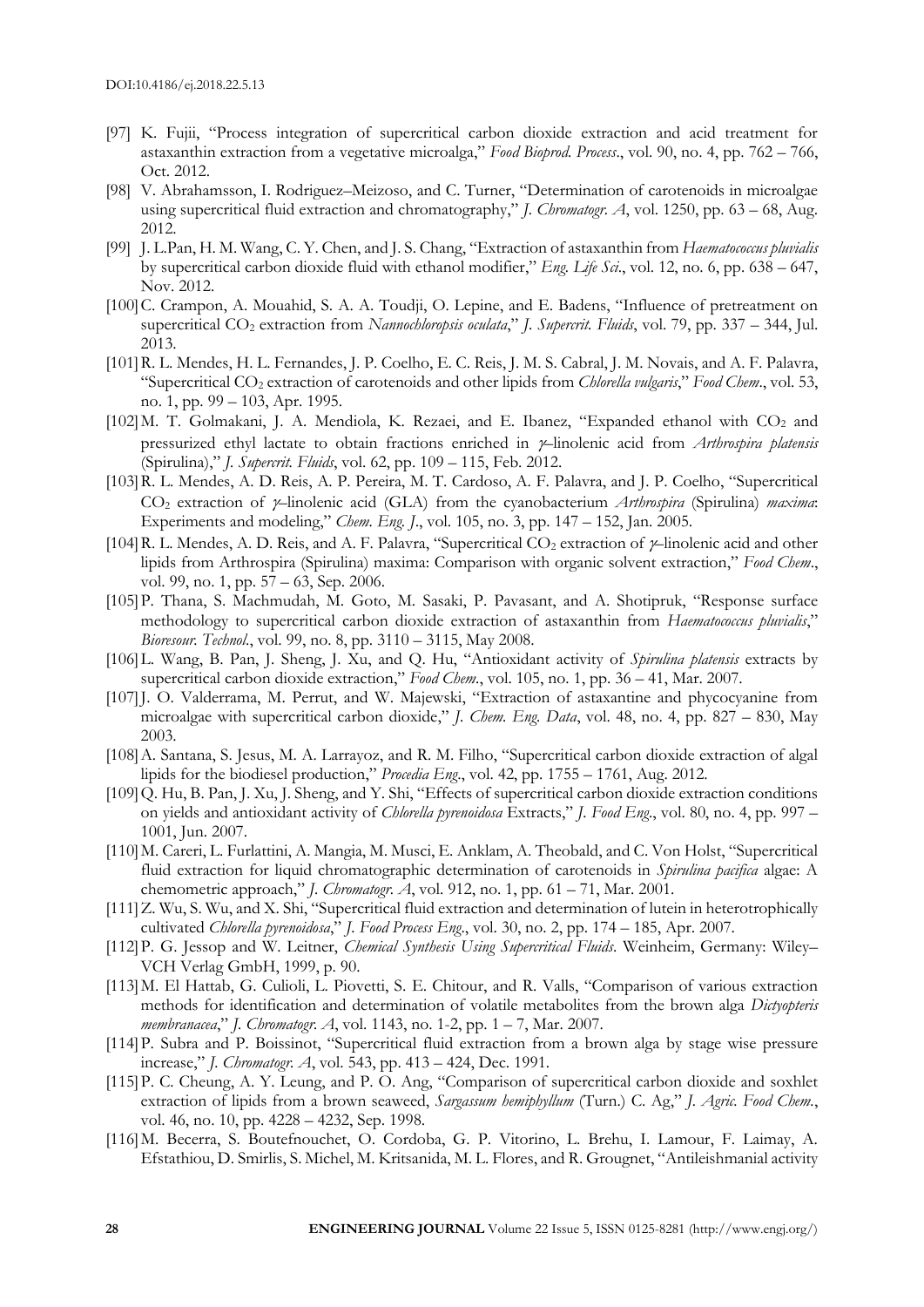of fucosterol recovered from *Lessonia vadosa* Searles (Lessoniaceae) by SFE, PSE and CPC," *Phytochem. Lett*. vol. 11, pp. 418 – 423, Mar. 2015.

- [117]P. Perez–Lopez, E. M. Balboa, S. Gonzalez–Garcia, H. Dominguez, G. Feijoo, and M. T. Moreira, "Comparative environmental assessment of valorization strategies of the invasive macroalgae *Sargassum muticum*," *Bioresour. Technol*., vol. 161, pp. 137 – 148, Jun. 2014.
- [118]A.T. Quitain, T. Kai, M. Sasaki, and M. Goto, "Microwave?hydrothermal extraction and degradation of fucoidan from supercritical carbon dioxide deoiled *Undaria pinnatifida*," *Ind. Eng. Chem. Res*., vol. 52, no. 23, pp. 7940 – 7946, May 2013.
- [119] J. Zheng, Y. Chen, F. Yao, W. Chen, and G. Shi, "Chemical composition and antioxidant/antimicrobial activities in supercritical carbon dioxide fluid extract of *Gloiopeltis tenax*," *Mar. Drugs*, vol. 10, no. 12, pp. 2634 – 2647, Dec. 2012.
- [120]R. Menshova, F. Lepeshkin, S. Ermakova, O. Pokrovskii, and T. Zvyagintseva, "Effect of pretreatment conditions of brown algae by supercritical fluids on yield and structural characteristics of fucoidans," *Chem. Nat. Compd*., vol. 48, no. 6, pp. 923 – 926, Jan. 2013.
- [121]P. C. Cheung, "Temperature and pressure effects on supercritical carbon dioxide extraction of n–3 fatty acids from red seaweed," *Food Chem*., vol. 65, no. 3, pp. 399 – 403, May 1999.
- [122]D. Gao, R. Okuda, and V. Lopez–Avila, "Supercritical fluid extraction of halogenated monoterpenes from the red alga *Plocamium cartilagineum*," *J. AOAC Inter*., vol. 84, no. 5, pp. 1313 – 1331, Sep. – Oct. 2001.
- [123]I. Gamlieli-Bonshtein, E. Korin, and S. Cohen, "Selective separation of *cis trans* geometrical isomers of beta–carotene via CO<sup>2</sup> supercritical fluid extraction," *Biotechnol. Bioeng*., vol. 80, no. 2, pp. 169 – 174, Oct. 2002.
- [124]N. De Zordi, I. Kikic, M. Moneghini, and D. Solinas, "Solubility of pharmaceutical compounds in supercritical carbon dioxide," *J. Supercrit. Fluids*, vol. 66, pp. 16 – 22, Jun. 2012.
- [125]Wahyudiono, S. Machmudah, and M. Goto, "Utilization of sub and supercritical water reactions in resource recovery of biomass wastes," *Engineering Journal*, vol. 17, no. 1, pp. 1-12, Dec. 2012.
- [126]M. Plaza and C. Turner, "Pressurized hot water extraction of bioactives," *TrAC Trends Anal. Chem.*, vol. 71, pp. 39 – 54, Sep. 2015.
- [127]C. Zhang, X. Tang, L. Sheng, and X. Yang, "Enhancing the performance of co–hydrothermal liquefaction for mixed algae strains by the Maillard reaction," *Green Chem.*, vol. 18, no. 8, pp. 2542 – 2553, Dec. 2016.
- [128] S. Tsubaki, K. Oono, M. Hiraoka, A. Onda, and T. Mitani, "Microwave-assisted hydrothermal extraction of sulfated polysaccharides from *Ulva* spp. and *Monostroma latissimum*," *Food Chem*., vol. 210, pp. 311 – 316, Nov. 2016.
- [129]P. S. Saravana, J. H. Choi, Y. B. Park, H. C. Woo, and B. S. Chun, "Evaluation of the chemical composition of brown seaweed (*Saccharina japonica*) hydrolysate by pressurized hot water extraction," *Algal Res*., vol. 13, pp. 246 – 254, Jan. 2016.
- [130]A. Meillisa, H. C. Woo, and B. S. Chun, "Production of monosaccharides and bio–active compounds derived from marine polysaccharides using subcritical water hydrolysis," *Food Chem*., vol. 171, pp. 70 – 77, Mar. 2015.
- [131]E. M. Balboa, A. Moure, and H. Dominguez, "Valorization of *Sargassum muticum* biomass according to the biorefinery concept," *Mar. Drugs*, vol. 13, no. 6, pp. 3745 – 3760, Jun. 2015.
- [132] R. Rodriguez–Jasso, S. Mussatto, L. Pastrana, C. Aguilar, and J. Teixeira, "Chemical composition and antioxidant activity of sulphated polysaccharides extracted from *Fucus vesiculosus* using different hydrothermal processes," *Chem. Pap*., vol. 68, no. 2, pp. 203 – 209, Feb. 2014.
- [133]N. Gonzalez–Lopez, A. Moure, and H. Dominguez, "Hydrothermal fractionation of *Sargassum muticum* biomass," *J. Appl. Phycol*., vol. 24, no. 6, pp. 1569 – 1578, Mar. 2012.
- [134]W. K. Lee, P. Namasivayam, and C. L. Ho, "Effects of sulfate starvation on agar polysaccharides of *Gracilaria* species (*Gracilariaceae, Rhodophyta*) from Morib, Malaysia," *J. Appl. Phycol*., vol. 26, no. 4, pp. 1791 – 1799, Aug. 2014.
- [135]E. Vazquez–Delfin, D. Robledo, and Y. Freile–Pelegrin, "Microwave-assisted extraction of the carrageenan from *Hypnea musciformis* (*Cystocloniaceae*, *Rhodophyta*)," *J. Appl. Phycol*., vol. 26, no. 2, pp. 901 – 907, Apr. 2014.
- [136]E. J. Yun, H. T. Kim, K. M. Cho, S. Yu, S. Kim, I. G. Choi, and K. H. Kim, "Pretreatment and saccharification of red macroalgae to produce fermentable sugars," *Bioresour. Technol*., vol. 199, pp. 311 – 318, Jan. 2016.

**ENGINEERING JOURNAL** Volume 22 Issue 5, ISSN 0125-8281 (http://www.engj.org/) **29**